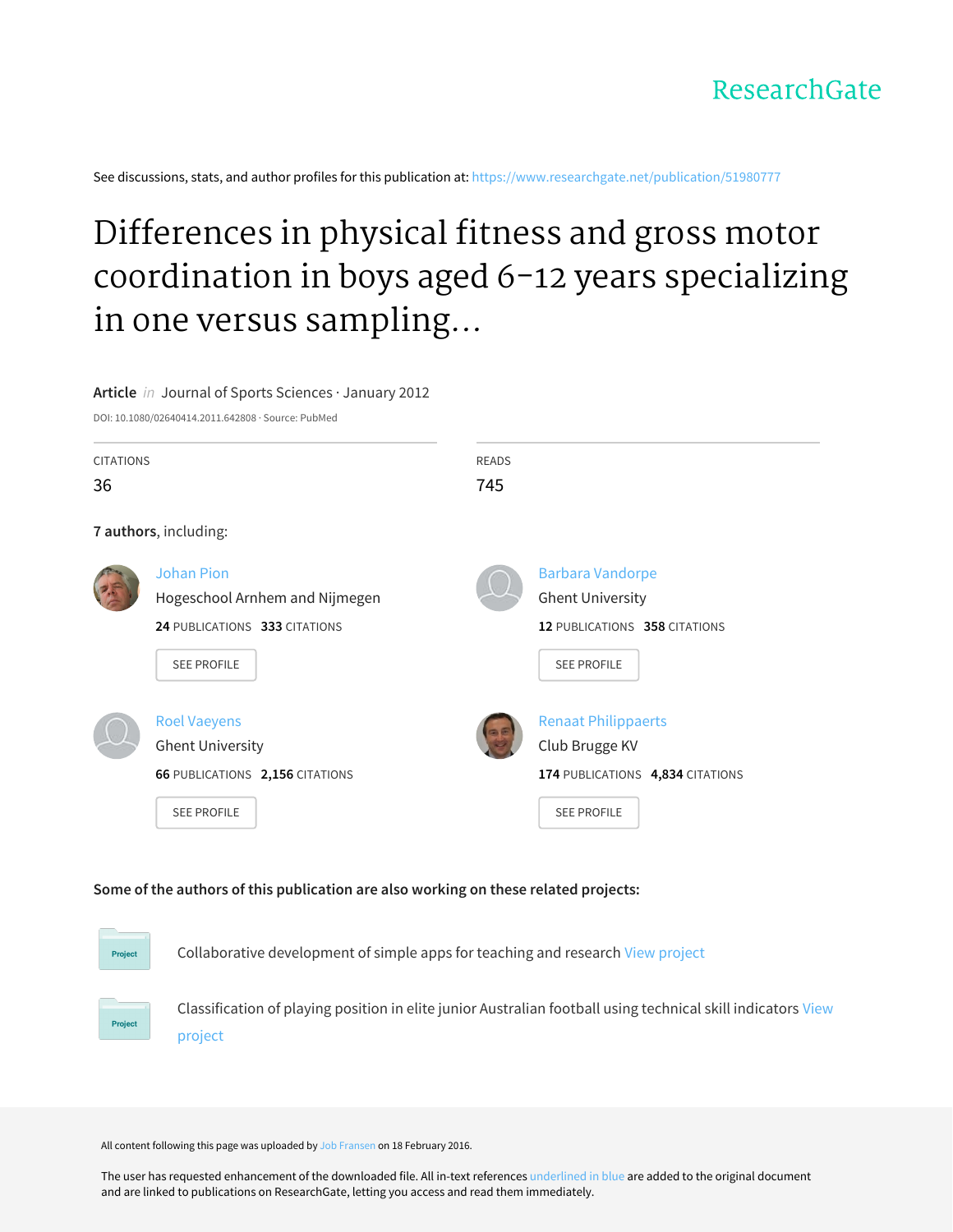## Differences in physical fitness and gross motor coordination in boys aged 6–12 years specializing in one versus sampling more than one sport

## JOB FRANSEN, JOHAN PION, JORIC VANDENDRIESSCHE, BARBARA VANDORPE, ROEL VAEYENS, MATTHIEU LENOIR, & RENAAT M. PHILIPPAERTS

Department of Movement and Sport Science, Faculty of Medicine and Health Sciences, University of Ghent, Ghent, Belgium

(Accepted 17 November 2011)

#### Abstract

The Developmental Model of Sports Participation proposes two pathways towards expertise in sports between 6 and 12 years of age: early specialization and early diversification. This study investigated the effect of sampling various sports and of spending many or few hours in sports on fitness and gross motor coordination. Altogether, 735 boys in three age groups (6– 8, 8–10, and 10–12 years) were profiled using a fitness test battery. A computerized physical activity questionnaire was used to obtain data on sports participation. In the eldest group, (M)ANCOVA showed a positive effect of sampling various sports on strength, speed, endurance, and gross motor coordination  $(P < 0.05)$ . A positive effect of many hours per week spent in sports was apparent in every age group. These data suggest an acute positive effect of many hours in sports and a latent positive effect of early sampling on fitness and gross motor coordination. Multiple comparisons revealed that boys aged 10– 12 years, who spent many hours in various sports, performed better on standing broad jump ( $P < 0.05$ ) and gross motor coordination ( $P < 0.05$ ) than boys specializing in a single sport. Therefore, our results highlight the importance of spending many hours in sports and sampling various sports in the development of fitness and gross motor coordination.

Keyword: Development, sports, diversification

#### Introduction

Many studies have attempted to model the trajectory of motor abilities from childhood towards adult expert performance. Research has focused on two distinctive pathways in this development process. The first is a performance-centred pathway with the amount of domain-specific practice as the sole contributor of expert performance ([Ericsson, Krampe, &](https://www.researchgate.net/publication/289963485_The_role_of_deliberate_practice_in_the_acquistion_of_expert_performance?el=1_x_8&enrichId=rgreq-46168bb9feb5e2847d20cf23dd8906c6-XXX&enrichSource=Y292ZXJQYWdlOzUxOTgwNzc3O0FTOjMzMDYwODkxMjk0NTE1MkAxNDU1ODM0NzE1MzM2) [Teschromer, 1993;](https://www.researchgate.net/publication/289963485_The_role_of_deliberate_practice_in_the_acquistion_of_expert_performance?el=1_x_8&enrichId=rgreq-46168bb9feb5e2847d20cf23dd8906c6-XXX&enrichSource=Y292ZXJQYWdlOzUxOTgwNzc3O0FTOjMzMDYwODkxMjk0NTE1MkAxNDU1ODM0NzE1MzM2) [Helsen, Starkes, & Hodges,](https://www.researchgate.net/publication/232493519_Team_Sports_and_the_Theory_of_Deliberate_Practice?el=1_x_8&enrichId=rgreq-46168bb9feb5e2847d20cf23dd8906c6-XXX&enrichSource=Y292ZXJQYWdlOzUxOTgwNzc3O0FTOjMzMDYwODkxMjk0NTE1MkAxNDU1ODM0NzE1MzM2) [1998;](https://www.researchgate.net/publication/232493519_Team_Sports_and_the_Theory_of_Deliberate_Practice?el=1_x_8&enrichId=rgreq-46168bb9feb5e2847d20cf23dd8906c6-XXX&enrichSource=Y292ZXJQYWdlOzUxOTgwNzc3O0FTOjMzMDYwODkxMjk0NTE1MkAxNDU1ODM0NzE1MzM2) [Ward, Hodges, Starkes, & Williams, 2007;](https://www.researchgate.net/publication/240527483_The_road_to_excellence_Deliberate_practice_and_the_development_of_expertise?el=1_x_8&enrichId=rgreq-46168bb9feb5e2847d20cf23dd8906c6-XXX&enrichSource=Y292ZXJQYWdlOzUxOTgwNzc3O0FTOjMzMDYwODkxMjk0NTE1MkAxNDU1ODM0NzE1MzM2) [Ward, Hodges, Williams, & Starkes, 2004](https://www.researchgate.net/publication/255653625_DELIBERATE_PRACTICE_AND_EXPERT_PERFORMANCE_DEFINING_THE_PATH_TO_EXCELLENCE?el=1_x_8&enrichId=rgreq-46168bb9feb5e2847d20cf23dd8906c6-XXX&enrichSource=Y292ZXJQYWdlOzUxOTgwNzc3O0FTOjMzMDYwODkxMjk0NTE1MkAxNDU1ODM0NzE1MzM2)). The second is a pathway implementing different stages of athletic development before reaching an expert level (Bompa & Haff, 2009; Côté, 1999; Côté, Baker, & Abernethy, 2003, 2007; Côté & Fraser-Thomas, 2007). The latter is the focus of this study, since it promotes general athletic development through sampling various sports before beginning to specialize in one sport.

In their Developmental Model of Sports Participation (DMSP), Côté and colleagues showed two pathways towards elite performance in sports: early diversification and early specialization (Côté, 1999;

Côté et al., 2003, 2007; Côté & Fraser-Thomas, 2007). [Ericsson et al. \(1993\)](https://www.researchgate.net/publication/289963485_The_role_of_deliberate_practice_in_the_acquistion_of_expert_performance?el=1_x_8&enrichId=rgreq-46168bb9feb5e2847d20cf23dd8906c6-XXX&enrichSource=Y292ZXJQYWdlOzUxOTgwNzc3O0FTOjMzMDYwODkxMjk0NTE1MkAxNDU1ODM0NzE1MzM2) provide support for the early specialization pathway by showing that 10,000 h of accumulated structured and organized practice called ''deliberate practice'' are needed to reach an expert level of performance in most sports involving motor skills. Therefore, early specializing athletes enter their primary sport at an early age and participate in a high amount of deliberate practice in their primary sport with almost no deliberate play in any other sports ([Ford, Ward, Hodges, &](https://www.researchgate.net/publication/248977688_The_role_of_deliberate_practice_and_play_in_career_progression_in_sport_The_early_engagement_hypothesis?el=1_x_8&enrichId=rgreq-46168bb9feb5e2847d20cf23dd8906c6-XXX&enrichSource=Y292ZXJQYWdlOzUxOTgwNzc3O0FTOjMzMDYwODkxMjk0NTE1MkAxNDU1ODM0NzE1MzM2) [Williams, 2009\)](https://www.researchgate.net/publication/248977688_The_role_of_deliberate_practice_and_play_in_career_progression_in_sport_The_early_engagement_hypothesis?el=1_x_8&enrichId=rgreq-46168bb9feb5e2847d20cf23dd8906c6-XXX&enrichSource=Y292ZXJQYWdlOzUxOTgwNzc3O0FTOjMzMDYwODkxMjk0NTE1MkAxNDU1ODM0NzE1MzM2)

In the early diversification approach, the DMSP introduced three stages of athlete development: the sampling stage  $(6-12 \text{ years})$ , the specializing stage  $(12-15 \text{ years})$ , and the investment stage  $(+15 \text{ years})$ . During the sampling stage, young athletes participate in various sports (Côté, 1999) and engage in many deliberate play activities designed to maximize enjoyment through less structured play and ageadapted rules. Sampling is considered beneficial for athletic development because of the exposure to a number of different physical, cognitive, affective, and psycho-social environments, reinforcing physical,

Correspondence: R. M. Philippaerts, Department of Movement and Sport Science, Faculty of Medicine and Health Sciences, University of Ghent, Watersportlaan 2, B-9000 Ghent, Belgium. E-mail: renaat.philippaerts@ugent.be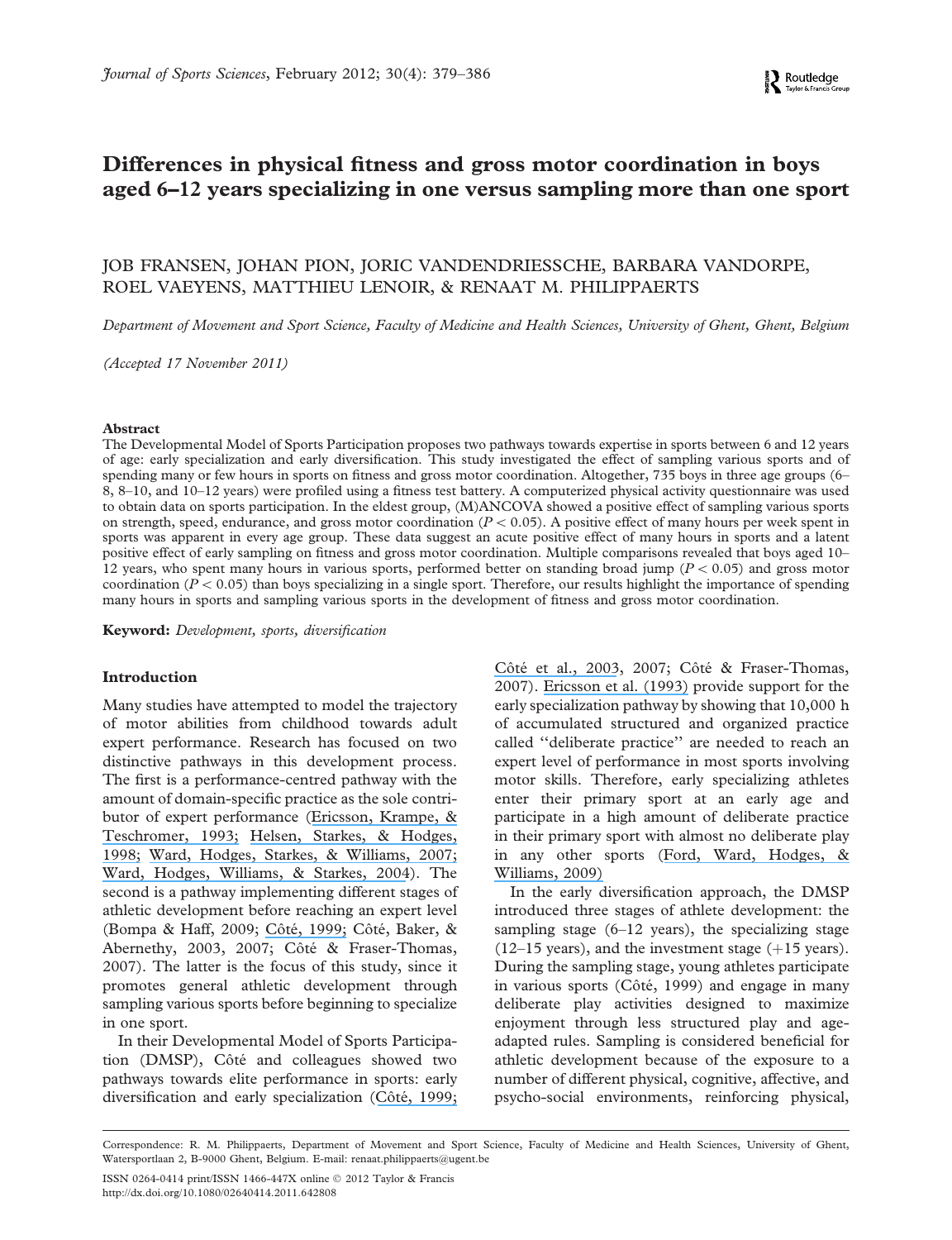personal, and mental skills needed for future successful sport specialization (Côté, Lidor, & Hackfort, [2009](https://www.researchgate.net/publication/237581301_ISSP_position_stand_To_sample_or_to_specialize_Seven_postulates_about_youth_sport_activities_that_lead_to_continued_participation_and_elite_performance?el=1_x_8&enrichId=rgreq-46168bb9feb5e2847d20cf23dd8906c6-XXX&enrichSource=Y292ZXJQYWdlOzUxOTgwNzc3O0FTOjMzMDYwODkxMjk0NTE1MkAxNDU1ODM0NzE1MzM2)). In a study involving elite athletes in field hockey, basketball, and netball, Baker and colleagues (Baker, Côté, & Abernethy, 2003) reported that athletes who required fewer hours of sports-specific practice to attain expertise had participated in many sports activities prior to reaching an expert level. Furthermore, expert triathletes (Baker, Côté, & [Deakin, 2005](https://www.researchgate.net/publication/43501252_Expertise_in_Ultra-Endurance_Triathletes_Early_Sport_Involvement_Training_Structure_and_the_Theory_of_Deliberate_Practice?el=1_x_8&enrichId=rgreq-46168bb9feb5e2847d20cf23dd8906c6-XXX&enrichSource=Y292ZXJQYWdlOzUxOTgwNzc3O0FTOjMzMDYwODkxMjk0NTE1MkAxNDU1ODM0NzE1MzM2)) had participated in more hours in different sports activities prior to starting triathlon than their non-expert counterparts, who generally finish at the back of the pack. Also, 6- to 8-year-old ice-hockey players participated in an average of three and 9- to 12-year-old ice hockey players even in up to six sports other than their primary sport during the sampling years (Soberlak & Côté, 2003). Vaeyens and colleagues ([Vaeyens, Gullich, Warr, & Philippaerts,](https://www.researchgate.net/publication/26854427_Talent_Identification_and_Promotion_Programmes_of_Olympic_Athletes?el=1_x_8&enrichId=rgreq-46168bb9feb5e2847d20cf23dd8906c6-XXX&enrichSource=Y292ZXJQYWdlOzUxOTgwNzc3O0FTOjMzMDYwODkxMjk0NTE1MkAxNDU1ODM0NzE1MzM2) [2009](https://www.researchgate.net/publication/26854427_Talent_Identification_and_Promotion_Programmes_of_Olympic_Athletes?el=1_x_8&enrichId=rgreq-46168bb9feb5e2847d20cf23dd8906c6-XXX&enrichSource=Y292ZXJQYWdlOzUxOTgwNzc3O0FTOjMzMDYwODkxMjk0NTE1MkAxNDU1ODM0NzE1MzM2)) also found that Olympic world-class athletes started training, competing, and participating in international competitions later and competed in more sports other than their primary sport than peers performing at a national level. Therefore, Côté and colleagues (2009) concluded that a sampling stage did not hinder future expert performance.

Following the sampling stage  $(12 + \text{years})$ , the DMSP (Côté, 1999; Côté et al., 2003, 2007; Côté & Fraser-Thomas, 2007) proposed two different trajectories. In the first, children are introduced to recreational sports participation with a focus on enjoyment and health benefits. The second trajectory involves children specializing in the adolescent years (13–15 years) and investing in just one sport at the age of 15– 16 years. At this age, physical, cognitive, social, emotional, and skill development reaches its peak and allows athletes to start highly specialized training in a single sport with the main goal of improving performance ([Patel, Pratt, & Greydanus, 2002](https://www.researchgate.net/publication/11258741_Pediatric_neurodevelopment_and_sports_participation_When_are_children_ready_to_play_sports?el=1_x_8&enrichId=rgreq-46168bb9feb5e2847d20cf23dd8906c6-XXX&enrichSource=Y292ZXJQYWdlOzUxOTgwNzc3O0FTOjMzMDYwODkxMjk0NTE1MkAxNDU1ODM0NzE1MzM2)).

A clear distinction between the advantages and disadvantages of early specialization and early diversification has been made (Bompa & Haff, 2009; [Hecimovich, 2004](https://www.researchgate.net/publication/262877785_Sport_Specialization_in_Youth_A_Literature_Review?el=1_x_8&enrichId=rgreq-46168bb9feb5e2847d20cf23dd8906c6-XXX&enrichSource=Y292ZXJQYWdlOzUxOTgwNzc3O0FTOjMzMDYwODkxMjk0NTE1MkAxNDU1ODM0NzE1MzM2)). Specialization at an early age leads to faster target sport performance improvement and peak performance at the age of 15–16 years (Bompa & Haff, 2009). However, early specializing athletes often burn out because of repetitive strain ([Gould, Tuffey, Udry, & Loehr, 1996](https://www.researchgate.net/publication/232504809_Burnout_in_Competitive_Junior_Tennis_Players_II_Qualitative_Analysis?el=1_x_8&enrichId=rgreq-46168bb9feb5e2847d20cf23dd8906c6-XXX&enrichSource=Y292ZXJQYWdlOzUxOTgwNzc3O0FTOjMzMDYwODkxMjk0NTE1MkAxNDU1ODM0NzE1MzM2)) and a decrease in intrinsic motivation and enjoyment during their training sessions (Wall  $\&$  Côté, 2007). Furthermore, early specializing athletes are at risk of social isolation, over-dependence, and overuse injury ([Malina, 2010](https://www.researchgate.net/publication/47742812_Early_Sport_Specialization_Roots_Effectiveness_Risks?el=1_x_8&enrichId=rgreq-46168bb9feb5e2847d20cf23dd8906c6-XXX&enrichSource=Y292ZXJQYWdlOzUxOTgwNzc3O0FTOjMzMDYwODkxMjk0NTE1MkAxNDU1ODM0NzE1MzM2)). Early diversifying athletes reach peak target sport performance at a slower rate and at a later age ([Baker et al., 2003](https://www.researchgate.net/publication/43444553_Sport-Specific_Practice_and_the_Development_of_Expert_Decision-Making_in_Team_Ball_Sports?el=1_x_8&enrichId=rgreq-46168bb9feb5e2847d20cf23dd8906c6-XXX&enrichSource=Y292ZXJQYWdlOzUxOTgwNzc3O0FTOjMzMDYwODkxMjk0NTE1MkAxNDU1ODM0NzE1MzM2)), but fewer appear to drop out (Fraser-Thomas, Côté, & Deakin, 2008) and they sustain fewer injuries (Bompa & Haff, 2009) than early specializing athletes because of a

more gradual physical and psychological development (Côté et al., 2009). Also, athletes who had diversified early showed longer adherence to adult sports participation and had longer athletic careers ([Baker et al., 2005](https://www.researchgate.net/publication/43501252_Expertise_in_Ultra-Endurance_Triathletes_Early_Sport_Involvement_Training_Structure_and_the_Theory_of_Deliberate_Practice?el=1_x_8&enrichId=rgreq-46168bb9feb5e2847d20cf23dd8906c6-XXX&enrichSource=Y292ZXJQYWdlOzUxOTgwNzc3O0FTOjMzMDYwODkxMjk0NTE1MkAxNDU1ODM0NzE1MzM2)). In 2000, the American Academy of Pediatrics (2000, p. 1) made a strong statement on early specialization: ''Children involved in sports should be encouraged to participate in a variety of different activities and develop a wide range of skills. Young athletes who specialize in just one sport may be denied the benefits of varied activity while facing additional physical, physiological and psychological demands from intense training and competition''.

To date, no research has investigated the differences in anthropometry, physical fitness, and gross motor coordination between children participating in just one versus more than one sport from an early diversification versus early specialization point of view. Therefore, the profiling of sampling and specializing 6- to 12-year-old boys might provide more insight into the effect of sampling various sports on these performance-related characteristics.

The main aim of this study was to examine differences in anthropometry, physical fitness, and gross motor coordination in 6- to 12-year-old boys participating in just one versus more than one sport in an organized and recreational context. We also wished to determine whether boys participating in many hours of sports per week in various sports activities possess better physical fitness and gross motor coordination. It was hypothesized that a positive effect of sampling various sports on physical fitness and gross motor coordination would become more apparent in the older age groups, and that the positive effect of many hours spent in sports would be apparent from a young age. Furthermore, it was also hypothesized that boys accumulating a high amount of training hours per week in more than one sport would possess better physical fitness and gross motor coordination.

## Methods and materials

## Study design and participants

The present research had a cross-sectional design involving three age groups (6–8, 8–10, and 10–12 years). Children from nine sports clubs involved in the SPORTAKUS project as well as 26 primary schools for general education throughout the Flemish part of Belgium involved in the ''Flemish Sports Compass'' (Vandorpe et al., 2011) participated in the study. This resulted in the profiling of the anthropometry, strength, flexibility, speed and agility, cardiovascular endurance, and motor coordination of 1162 children aged 6–12 years. Since no differences between the sexes were targeted in this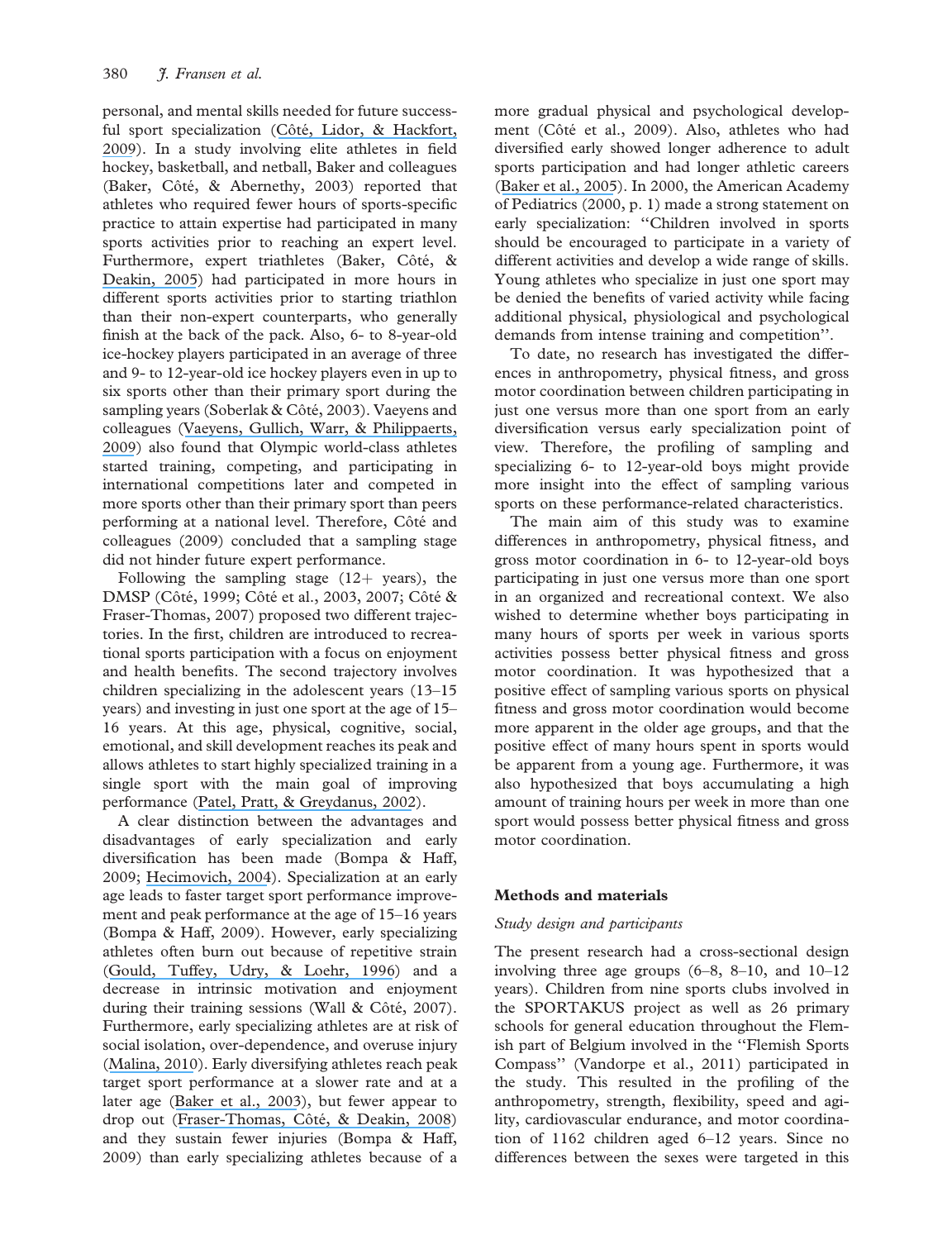study and to ensure sufficient statistical power due to the small number of girls, only boys were included. This resulted in a population of 735 boys aged 6–12 years: 161 boys aged 6–8 years, 310 boys aged 8–10 years, and 264 boys aged 10–12 years (Table I). The study received approval from the local ethics committee of Ghent University Hospital. Written informed consent was obtained from the parents or guardians of the children.

Table I. The time (hours:minutes) spent in sports per week by single sports participants and multiple sports participants (mean  $\pm$  s, median).

|                            | Single sport<br>participants |        | Multiple sports<br>participants |        |  |  |
|----------------------------|------------------------------|--------|---------------------------------|--------|--|--|
| Age group                  | $mean + s$                   | median | $mean + s$                      | median |  |  |
| $6 - 8$ years<br>$(n=161)$ | $2:42 + 1:18$                | 3:00   | $4:18 + 1:54$                   | 4:00   |  |  |
| $8-10$ years<br>$(n=310)$  | $3:24 + 1:42$                | 4:00   | $5:36+2:24$                     | 5:30   |  |  |
| $10-12$ years<br>$(n=264)$ | $4:12 + 1:54$                | 4:00   | $5:42 + 2:18$                   | 6:00   |  |  |

#### **Measurements**

Anthropometry. A test battery for anthropometric profiling and the assessment of basic performance characteristics was used to obtain test data for each participant. The test battery included measuring body mass and height and tests used in the Eurofit Physical Fitness Test Battery (EUROFIT, 1988), the Bruininks-Oseretsky Test of Motor Proficiency 2 ([Bruininks & Bruininks, 2005](https://www.researchgate.net/publication/248623312_Bruininks_-_Oseretsky_Test_of_Motor_Proficiency?el=1_x_8&enrichId=rgreq-46168bb9feb5e2847d20cf23dd8906c6-XXX&enrichSource=Y292ZXJQYWdlOzUxOTgwNzc3O0FTOjMzMDYwODkxMjk0NTE1MkAxNDU1ODM0NzE1MzM2)), and the KörperkoordinationsTest für Kinder (Kiphard & Schilling, 1974). Height was measured to the nearest 0.1 cm using a portable stadiometer (Harpenden Portable Stadiometer, Holtain, Crymych, UK) and body mass using a digital weighing scale (TANITA BC-420SMA, Tokyo, Japan).

Strength. Muscular strength and strength endurance for all participants was assessed using the BOT2 situps and knee push-ups test. Maximal static strength data and explosive strength were obtained using the EUROFIT handgrip strength test and standing broad jump.

Flexibility. Hamstring and lower back flexibility was assessed by the EUROFIT sit-and-reach test.

Speed and agility. Speed and agility were measured by the EUROFIT  $10 \times 5$ -m shuttle run test.

Cardiovascular endurance. Cardiovascular endurance was measured by the EUROFIT endurance shuttle run test.

Gross motor coordination. Data for the gross motor coordination were obtained using the KörperkoordinationsTest für Kinder (KTK; Kiphard & Schilling, 1974), which consists of four sub-tests: walking backwards along a balance beam, moving sideways on boxes, hopping for height on one foot, and jumping sideways. Scores for motor coordination were obtained through the transformation of the raw data of four KTK sub-tests into an age- and genderspecific motor quotient. In a general population, a motor quotient between 86 and 115 points indicates normally developing coordination (Kiphard & Schilling, 1974). For an elaborate description of the above tests, see Vandorpe et al. (2011).

A team of specifically trained supervisors scored each test. All tests were performed in bare feet and in a similar environment (indoor sports infrastructure) and were conducted over a 3-month period.

The nature of the sport(s) the boys participated in (type of sport, club membership, frequency of training) and the total time spent in recreational physical activity and in organized sports during the year in which the testing took place were obtained through self-reported physical activity assessment using the Flemish Physical Activity Computerized Questionnaire ([Philippaerts et al., 2006](https://www.researchgate.net/publication/7301758_Validity_of_a_Physical_Activity_Computer_Questionnaire_in_12-_to_18-year-old_Boys_and_Girls?el=1_x_8&enrichId=rgreq-46168bb9feb5e2847d20cf23dd8906c6-XXX&enrichSource=Y292ZXJQYWdlOzUxOTgwNzc3O0FTOjMzMDYwODkxMjk0NTE1MkAxNDU1ODM0NzE1MzM2)). Due to the relatively young age of some of the participants, the questionnaire was completed with the help of their parents or guardians. Boys reporting participation in only one sport during the year in which the testing took place were labelled ''single sport participants'' and those reporting more than one sport were considered ''multiple sports participants''. The median for their respective age group was used to determine whether single sport participants and multiple sports participants spend many or few hours per week in sports. This subdivision resulted in the creation of four subgroups: single sports participants involved in few hours of sport per week; single sport participants involved in many hours of sport per week; multiple sports participants involved in few hours of sport per week; and multiple sports participants involved in many hours of sport per week (Table I).

#### Data analysis

The effect of the number of sports and of the amount of hours per week spent in sports. All data were analysed using SPSS v.15.0. To determine the effects of participating in one versus more than one sport and of participating in few or many hours of sports per week on anthropometry, physical fitness, and gross motor coordination, a two-way multivariate analysis of covariance (MANCOVA) with a Bonferroni correction for multiple comparisons was used. The number (one or more than one) of sports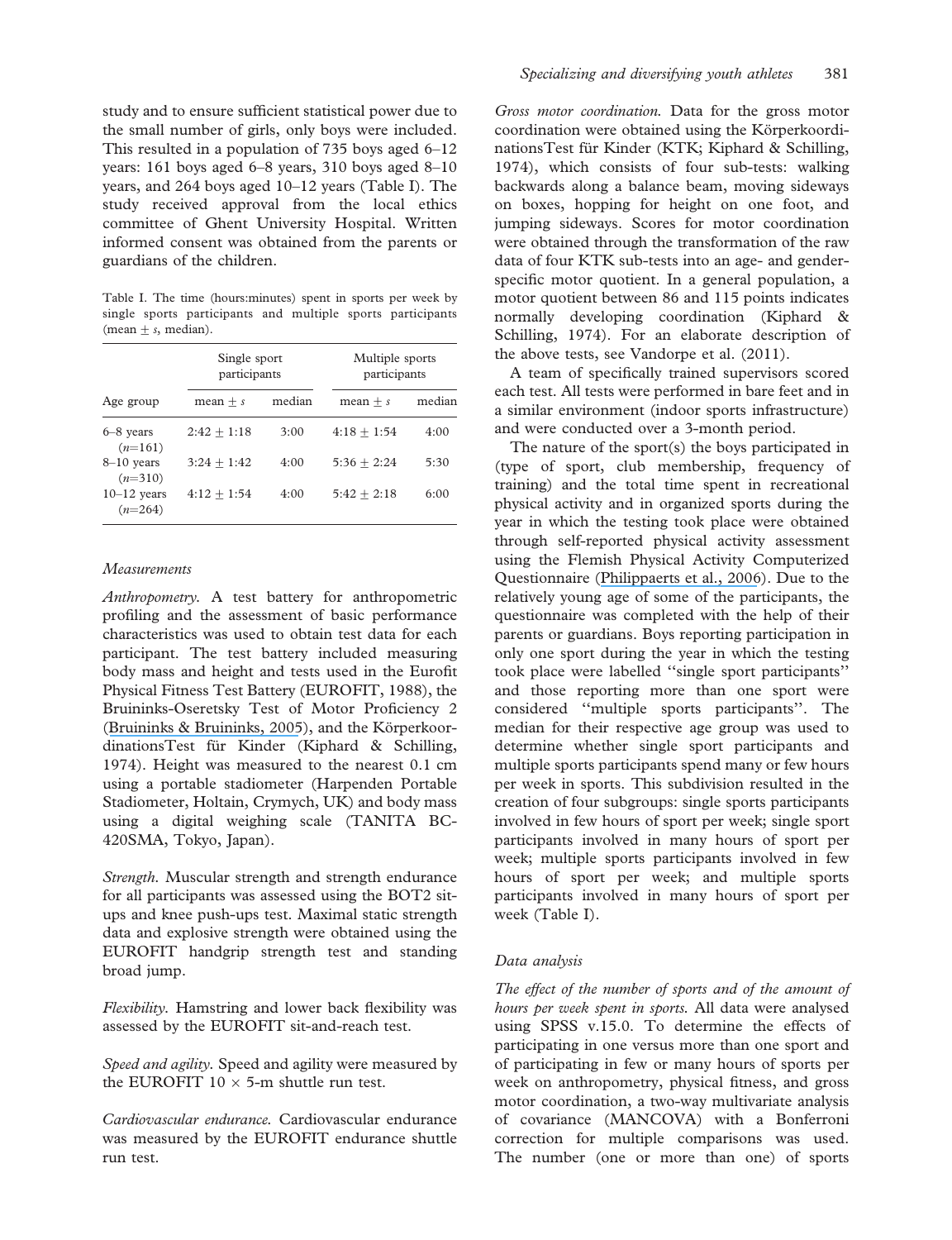participated in and the amount of hours per week spent in sports were used as fixed factors, the test variables as dependent variables, and chronological age as a covariate.

Differences in test scores between the four subgroups. A post-hoc analysis consisting of a two-way MANCO-VA with a Bonferroni correction for multiple comparisons was used to compare the test scores of the four subgroups (single sport participants involved in few hours of sport per week; single sport participants involved in many hours of sport per week; multiple sports participants involved in few hours of sport per week; and multiple sports participants involved in many hours of sport per week) for anthropometry, physical fitness, and gross motor coordination. The subgroups were considered as fixed factors, the test variables as dependent variables, and chronological age as a covariate. For all analyses, statistical significance was set at  $P \leq 0.05$ .

#### **Results**

Results (mean  $+$  s, univariate *F*-values, and covariate F-values) of the two-way MANCOVA are reported in Table II for the three age groups separately.

#### *Multivariate*

Age appeared to be a significant covariate in all age groups  $(P< 0.01)$ . No significant multivariate interaction effect was found in any of the age groups. MANCOVA revealed a significant multivariate effect of the number of sports in the 10–12 year age group  $(F = 2.107, P = 0.026)$  on measures of

Table II. Results of anthropometry, physical fitness, and gross motor coordination in the three age groups separately for single sport participants (SSP) and multiple sports participants (MSP) (mean + s plus  $F$ -values).

|                | <b>SSP</b>         |                      | <b>MSP</b>             |                        | $F$ -values        |                        |       |            |
|----------------|--------------------|----------------------|------------------------|------------------------|--------------------|------------------------|-------|------------|
| Age group      | Few hours          | Many hours           | Few hours              | Many hours             | No. sports<br>(NS) | Hours per<br>week (HW) | NS*HW | Covariate  |
| 6-8 years      | $(n = 39)$         | $(n = 20)$           | $(n = 23)$             | $(n = 17)$             |                    |                        |       |            |
| Body mass (kg) | $24.9 + 3.7$       | $24.9 + 3.2$         | $25.7 + 5.0$           | $25.9 + 3.4$           | 1.968              | 0.223                  | 0.114 | 20.534**   |
| Height (cm)    | $125.8 + 6.0$      | $125.6 + 7.2$        | $125.6 + 7.2$          | $128.1 + 6.5$          | 1.676              | 0.154                  | 0.397 | $51.243**$ |
| SAR (cm)       | $20.5 + 4.6$       | $19.8 + 6.6$         | $18.3 + 5.6$           | $20.5 + 4.3$           | 0.440              | 0.440                  | 1.811 | 0.024      |
| KPU $(n/30 s)$ | $19.4 \pm 6.1$     | $20.9 \pm 5.4$       | $20.8 + 5.6$           | $22.1 \pm 6.9$         | 1.579              | 0.493                  | 0.222 | 23.583**   |
| SUP $(n/30 s)$ | $16.0 \pm 7.3$     | $14.5 + 6.2$         | $14.0 + 9.2$           | $16.8 + 8.6$           | 0.042              | 0.006                  | 1.161 | 10.955**   |
| $HGR$ (kg)     | $14.3 \pm 3.4^a$   | $14.7 + 2.7^{a,b}$   | $14.7 + 3.4^{a,b}$     | $17.3 \pm 4.5^{b}$     | $5.673*$           | 3.586                  | 1.685 | 19.406**   |
| SBJ (cm)       | $119.7 \pm 19.8$   | $123.5 \pm 115.3$    | $117.3 \pm 17.8$       | $133.2 \pm 22.0$       | 0.480              | $5.298*$               | 1.582 | 40.718**   |
| SHR(s)         | $24.2 \pm 2.1$     | $23.1 \pm 1.5$       | $23.6 \pm 1.7$         | $23.6 \pm 2.9$         | 0.064              | 0.759                  | 2.604 | 13.568**   |
| ESHR (min)     | $4.9 \pm 2.3$      | $4.9 \pm 2.3$        | $5.0 \pm 2.1$          | $5.2 \pm 2.3$          | 0.352              | 0.124                  | 0.015 | 19.139**   |
| MQ (points)    | $101.6 + 14.4$     | $107.8 + 13.9$       | $101.0 + 13.7$         | $110.1 + 12.7$         | 0.216              | $5.822*$               | 0.024 | $22.991**$ |
| 8-10 years     | $(n = 119)$        | $(n = 32)$           | $(n = 43)$             | $(n = 38)$             |                    |                        |       |            |
| Body mass (kg) | $30.2 \pm 5.6$     | $32.1 \pm 4.0$       | $30.1 \pm 3.8$         | $30.1 \pm 5.4$         | 1.423              | 1.426                  | 1.003 | 15.006**   |
| Height (cm)    | $135.0 \pm 7.0$    | $137.2 \pm 4.6$      | $135.5 \pm 5.2$        | $135.6 \pm 6.8$        | 0.100              | 1.434                  | 0.452 | $41.131**$ |
| SAR (cm)       | $18.5 \pm 5.5$     | $18.7 \pm 4.8$       | $18.7 \pm 5.9$         | $20.3 \pm 4.5$         | 1.193              | 1.446                  | 0.615 | 2.731      |
| KPU $(n/30 s)$ | $24.8 \pm 5.6$     | $27.2 \pm 5.4$       | $27.0 \pm 6.1$         | $27.0 \pm 5.8$         | 1.198              | 1.869                  | 1.948 | 0.236      |
| SUP $(n/30 s)$ | $20.7 \pm 5.8$     | $22.6 \pm 5.9$       | $22.2 \pm 6.5$         | $23.6 \pm 7.1$         | 1.909              | 2.851                  | 0.024 | 2.371      |
| $HGR$ (kg)     | $18.3 \pm 3.4$     | $19.1 \pm 2.9$       | $19.2 \pm 3.3$         | $19.3 \pm 3.2$         | 1.777              | 0.772                  | 0.073 | 18.782**   |
| SBJ (cm)       | $135.5 \pm 17.5^a$ | $145.7 \pm 17.2^b$   | $139.7 \pm 18.4^{a,b}$ | $143.2 \pm 16.3^{a,b}$ | 0.141              | $6.749*$               | 1.510 | 1.066      |
| SHR(s)         | $22.5 + 1.8^a$     | $21.3 \pm 1.1^b$     | $22.0 + 1.6^{a,b}$     | $21.8\pm1.7^{a,b}$     | 0.005              | $8.011**$              | 3.294 | $12.587**$ |
| ESHR (min)     | $6.0 + 2.2^a$      | $6.8 + 2.2^{a,b}$    | $6.4 + 2.3^{a,b}$      | $7.1 \pm 1.9^{b}$      | 1.848              | $5.299*$               | 0.009 | $8.703**$  |
| MQ (points)    | $99.4 + 12.8^a$    | $106.6 \pm 10.5^b$   | $102.4 \pm 13.4^{a,b}$ | $107.1 \pm 13.2^b$     | 0.860              | $9.775**$              | 0.464 | 0.038      |
| $10-12$ years  | $(n = 38)$         | $(n = 75)$           | $(n = 33)$             | $(n = 38)$             |                    |                        |       |            |
| Body mass (kg) | $36.4 + 6.6$       | $36.0 + 5.6$         | $36.5 + 8.6$           | $36.3 + 5.8$           | 0.180              | 0.109                  | 0.038 | $7.559**$  |
| Height (cm)    | $144.6 + 7.5$      | $145.1 + 5.9$        | $145.2 + 7.5$          | $145.4 + 6.7$          | 0.766              | 0.118                  | 0.021 | 28.474**   |
| SAR (cm)       | $15.6 \pm 4.7$     | $18.0 \pm 5.7$       | $16.5 \pm 5.9$         | $18.1 \pm 4.9$         | 0.338              | $5.343*$               | 0.222 | 0.013      |
| KPU $(n/30 s)$ | $28.2 \pm 6.4$     | $29.3 \pm 6.6$       | $30.1 \pm 6.2$         | $31.0 \pm 6.4$         | $4.197**$          | 1.001                  | 0.007 | $7.825**$  |
| SUP $(n/30 s)$ | $23.5 \pm 5.8$     | $25.4 \pm 7.3$       | $25.2 \pm 6.7$         | $27.1 \pm 8.8$         | 3.744              | 3.013                  | 0.037 | $19.227**$ |
| HGR (kg)       | $22.8 \pm 4.0$     | $23.4 \pm 4.4$       | $24.0 \pm 4.1$         | $23.7 \pm 4.3$         | 2.410              | 0.070                  | 0.274 | 19.992**   |
| SBJ (cm)       | $147.3 \pm 17.2^a$ | $155.1 \pm 20.5^a$   | $153.1 \pm 15.7^a$     | $163.7 \pm 15.4^b$     | 8.906**            | $11.480**$             | 0.570 | 14.487**   |
| SHR(s)         | $21.7 \pm 1.5^a$   | $21.1 \pm 1.3^{a,b}$ | $20.8 \pm 1.3^{b}$     | $20.9 \pm 1.3^{b}$     | $10.502**$         | 1.366                  | 1.467 | 17.397**   |
| ESHR (min)     | $6.6 \pm 2.9$      | $7.7 \pm 2.3$        | $7.9 + 2.1$            | $7.9 + 2.0$            | $5.650*$           | 2.196                  | 1.463 | $11.755**$ |
| MQ (points)    | $98.5 \pm 13.1^a$  | $103.4 \pm 9.9^a$    | $102.9 + 13.1^a$       | $110.8 + 10.1b$        | $14.043**$         | $14.211**$             | 1.170 | $12.403**$ |

Note: SAR, sit-and-reach test; KPU, knee push-ups; SUP, sit-ups; HGR, handgrip strength; SBJ, standing broad jump; SHR,  $10 \times 5$ -m shuttle run test; ESHR, endurance shuttle run test; MQ, motor quotient.

 $*P < 0.05$ ;  $**P < 0.01$ ; different superscripts are significant at the 0.05 level.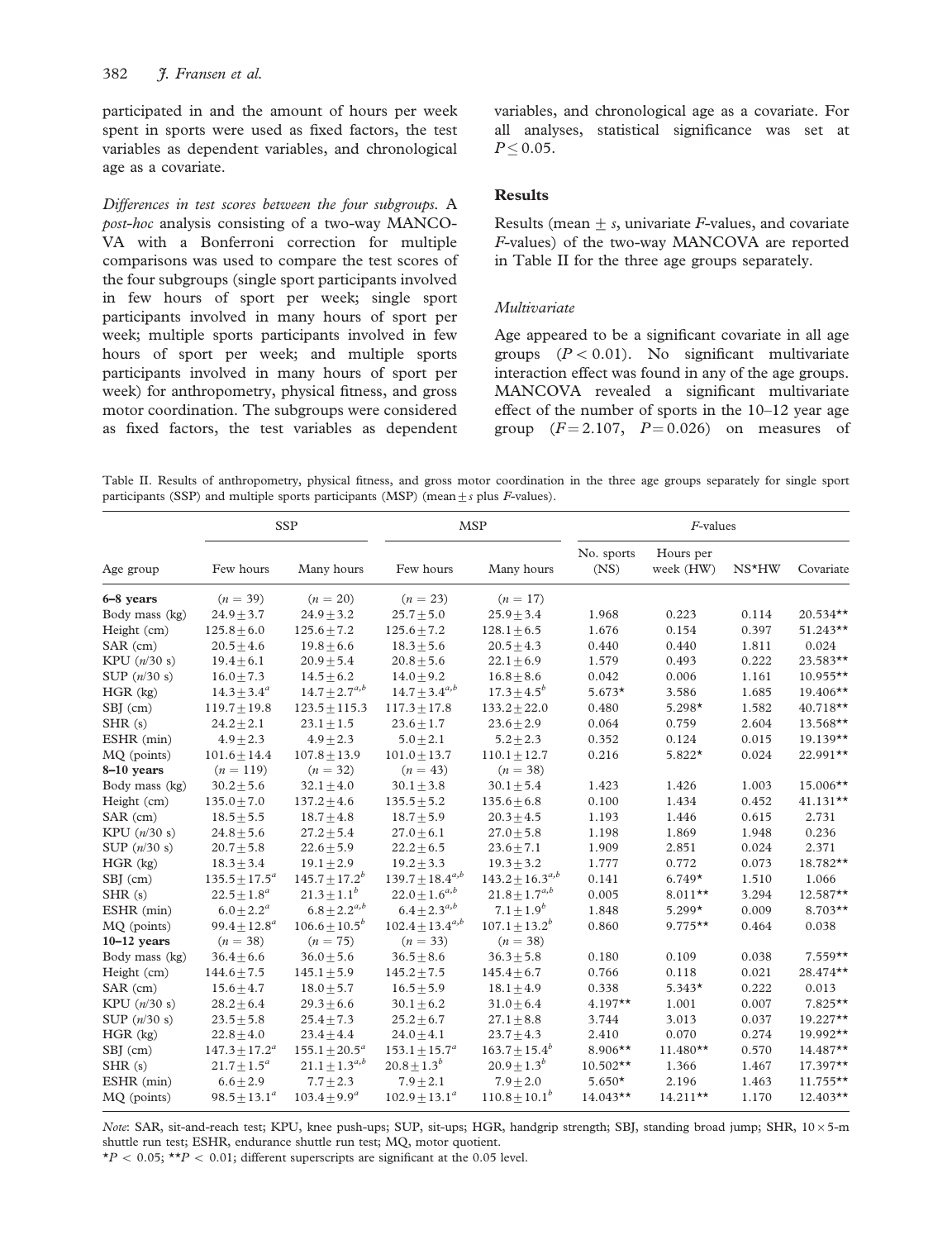anthropometry, physical fitness, and gross motor coordination. Furthermore, a significant multivariate effect was found for the number of hours spent in sports per week in the 8–10 year age group  $(F = 2.145, P = 0.022)$  and the 10–12 year age group  $(F = 2.456, P = 0.009)$  on anthropometry, physical fitness, and gross motor coordination.

#### Anthropometry

A two-way MANCOVA showed no significant interactions for body mass or height. There was also no main effect of the number of sports or the hours spent in sports per week for any of the age groups.

#### **Strength**

No significant interaction effect of the number of sports and the hours spent in sports per week were found for knee push-ups, sit-ups, handgrip strength or standing broad jump in any of the age groups. A significant effect of the number of sports on handgrip strength was revealed for the 6–8 year age group and on knee push-ups and standing broad jump for the 10–12 year age group. Boys participating in more than one sport scored better on these tests than boys participating in only one sport. A significant effect of the hours spent in sports per week on standing broad jump performance was observed in all age groups. Boys who spent many hours per week in sports jumped further than boys who spent few hours per week in sports. According to the post-hoc analysis, in the 6–8 year age group, multiple sports participants involved in many hours of sport per week had significantly better handgrip strength than single sport participants involved in few hours of sport per week. Furthermore, in the 8–10 year age group, single sport participants involved in many hours of sports per week performed significantly better on the standing broad jump than single sport participants involved in few hours of sport per week. In the 10–12 year age group, multiple sports participants involved in many hours of sport per week outperformed all other groups (Figure 1A).

#### Flexibility

No significant interaction effect was found for the sitand-reach test in any of the age groups. And no main effect of the number of sports was found for any of the groups. In the 10–12 year age group, a significant effect was observed of the hours per week spent in sports on sit-and-reach performance. Boys who spent many hours per week in sports performed better on the sit-and-reach test than those who spent few hours per week in sports.

#### Speed and agility

For the  $10 \times 5$ -m shuttle run (SHR) test, no significant interaction effect was found in any of the age groups. A significant effect of the number of sports on SHR test performance was observed for the 10– 12 year age group. Boys participating in more than one sport were faster than boys participating in only one sport. A significant effect of hours per week spent in sports on SHR test performance was observed for the 8–10 year age group. Boys who spent many hours per week in sports were significantly faster than boys who spent few hours per week in sport. In the 8–10 year age group, single sport participants with many hours of sport per week were significantly faster than those reporting few hours per week. In the 10–12 year age group, multiple sports participants who spent both few and many hours in sports per week were significantly faster than single sport participants who spent a few hours in sports per week.

#### Cardiovascular endurance

No significant interaction effect was apparent in any age group. In the eldest age group, a significant effect of the number of sports on endurance shuttle run (ESHR) performance was observed. Boys participating in more than one sport showed better cardiovascular endurance than boys participating in only one sport. In the 8–10 year age group, a significant univariate effect of the hours per week spent in sports on ESHR performance was revealed. Children with many hours per week spent in sports had better cardiovascular endurance than children with few hours per week. In the 8–10 year age group, post hoc analysis revealed a significant difference in ESHR performance between single sport participants reporting few hours per week in sports and multiple sports participants with many hours per week.

#### Gross motor coordination

No significant interaction effect was observed in any age group. A significant effect of the number of sports on gross motor coordination (motor quotient) was revealed in the 10–12 year age group. Boys participating in more than one sport possessed a higher motor quotient than boys participating in one sport. An effect of the hours spent in sports per week on motor quotient was observed in all age groups. In all age groups, boys who spent many hours per week in sports possessed a higher motor quotient than boys spending few hours in sports per week. In the 8– 10 year age group, post-hoc analysis revealed that single sport participants reporting few hours per week in sports had a significantly lower motor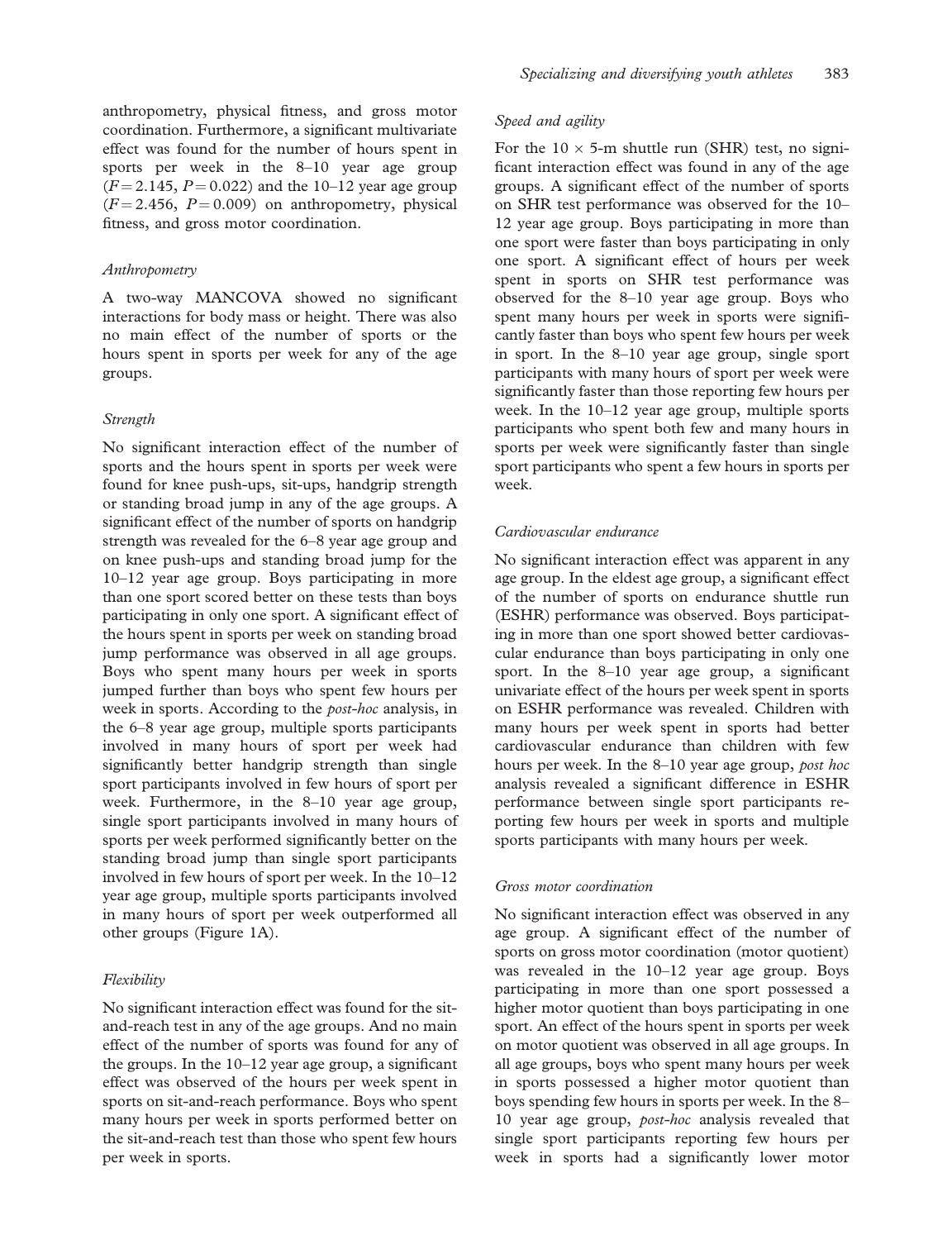

Figure 1. Differences in standing broad jump distance (SBJ, cm) (A) and gross motor coordination (MQ, points) (B) between single sport participants and multiple sports participants who spent few or many hours per week in sports per week: 10–12 year age group. \*Significant at  $P \leq 0.05$ .

Note: SSP-F = single sport participants/few hours per week, SSP-M = single sport participants/many hours per week, MSP-F = multiple sports participants/few hours per week,  $MSP-M =$  multiple sports participants/many hours per week.

quotient than single sport participants and multiple sports participants with many hours per week. In addition, in the 10–12 year age group, multiple sports participants with many hours per week had a significantly higher motor quotient than all other groups (Figure 1B).

#### **Discussion**

The aims of this study were to assess differences in anthropometry, physical fitness, and gross motor coordination between boys specializing in and sampling sports, and to determine whether boys participating in many hours of sports per week in various sports activities possess better physical performance measures and gross motor coordination.

#### Effect of the hours spent in sports per week

We observed significant effects of hours per week spent in sports on standing broad jump and motor quotient in the 6–8 year age group; on standing broad jump,  $10 \times 5$ -m shuttle run test, endurance shuttle run test, and motor quotient in the 8–10 year age group; and on sit-and-reach test, standing broad jump, and motor quotient in the 10–12 year age group. The positive effect of the amount of practice on performance was established by ''the power law of practice'' introduced by [Newell and Rosenbloom](https://www.researchgate.net/publication/243783833_Mechanisms_of_skill_acquisition_and_the_law_of_practice?el=1_x_8&enrichId=rgreq-46168bb9feb5e2847d20cf23dd8906c6-XXX&enrichSource=Y292ZXJQYWdlOzUxOTgwNzc3O0FTOjMzMDYwODkxMjk0NTE1MkAxNDU1ODM0NzE1MzM2) [\(1981\)](https://www.researchgate.net/publication/243783833_Mechanisms_of_skill_acquisition_and_the_law_of_practice?el=1_x_8&enrichId=rgreq-46168bb9feb5e2847d20cf23dd8906c6-XXX&enrichSource=Y292ZXJQYWdlOzUxOTgwNzc3O0FTOjMzMDYwODkxMjk0NTE1MkAxNDU1ODM0NzE1MzM2) and later by the ''theory of deliberate practice'' ([Ericsson et al., 1993](https://www.researchgate.net/publication/289963485_The_role_of_deliberate_practice_in_the_acquistion_of_expert_performance?el=1_x_8&enrichId=rgreq-46168bb9feb5e2847d20cf23dd8906c6-XXX&enrichSource=Y292ZXJQYWdlOzUxOTgwNzc3O0FTOjMzMDYwODkxMjk0NTE1MkAxNDU1ODM0NzE1MzM2)). The present study emphasizes the acute positive effect of spending many hours per week in sports. The results support the hypothesis of Bompa and Haff (2009) and Hecimovic (2004) that early specialization is characterized by a more rapid improvement in performance in the target sport than early diversification. Furthermore, athletes specializing in just one sport or skill may become more proficient at that skill than an athlete who practises these skills periodically, as is the fact in early diversification ([Wiersma, 2000](https://www.researchgate.net/publication/285807864_Risks_and_Benefits_of_Youth_Sport_Specialization_Perspectives_and_Recommendations?el=1_x_8&enrichId=rgreq-46168bb9feb5e2847d20cf23dd8906c6-XXX&enrichSource=Y292ZXJQYWdlOzUxOTgwNzc3O0FTOjMzMDYwODkxMjk0NTE1MkAxNDU1ODM0NzE1MzM2)). This advantage of early specialization may be the reason many youth coaches believe that not specializing early is foolish, since athletic careers are short ([Wiersma, 2000](https://www.researchgate.net/publication/285807864_Risks_and_Benefits_of_Youth_Sport_Specialization_Perspectives_and_Recommendations?el=1_x_8&enrichId=rgreq-46168bb9feb5e2847d20cf23dd8906c6-XXX&enrichSource=Y292ZXJQYWdlOzUxOTgwNzc3O0FTOjMzMDYwODkxMjk0NTE1MkAxNDU1ODM0NzE1MzM2)). Therefore, submitting young athletes to a stringent training regime with many hours of sports per week is a sensible choice. This is especially the case in sports where the attainment of peak performance at a young age encourages early competitive sports participation such as figure skating (Starkes, Deakin, Allard, Hodges, & Hayes, 1996) and gymnastics (Law, Côté, & Ericsson, 2007).

#### The effect of sampling various sports

In this study, differences between boys participating in just one or in more than one sport were mainly observed in the 10–12 year age group for knee pushups, standing broad jump,  $10 \times 5$ -m shuttle run test, and motor quotient. Boys participating in more than one sport performed better for each of these variables. The fact that differences were only revealed in the eldest age group is supported by the fact that when diversifying early, improvement in performance is slower than when specializing early (Bompa & Haff, 2009; [Hecimovich, 2004](https://www.researchgate.net/publication/262877785_Sport_Specialization_in_Youth_A_Literature_Review?el=1_x_8&enrichId=rgreq-46168bb9feb5e2847d20cf23dd8906c6-XXX&enrichSource=Y292ZXJQYWdlOzUxOTgwNzc3O0FTOjMzMDYwODkxMjk0NTE1MkAxNDU1ODM0NzE1MzM2)). Also, boys participating in more than one sport were exposed to a greater number of physical, cognitive,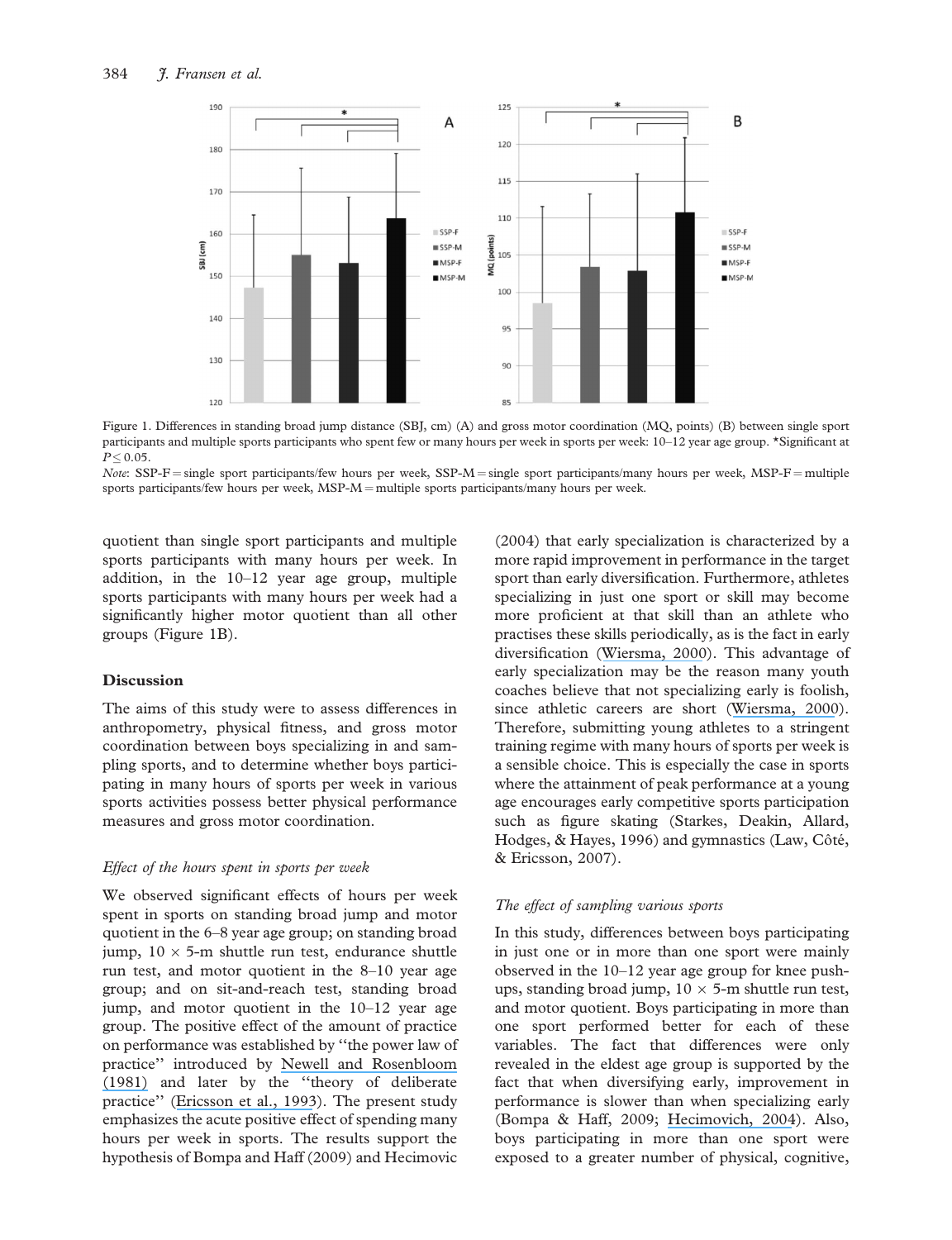affective, and psycho-social environments than boys participating in one sport only. As a result, these children possess a broad range of physical, personal, and mental skills needed for future successful sport specialization during adolescence (Côté et al., 2009). These findings, however, do not necessarily imply that better physical fitness and gross motor coordination are the direct result of sampling. It might also be that the best athletes choose to participate in more than one sport because their excellent physical fitness and motor coordination allows them to cope more easily with new and challenging environments ([Skinner & Piek, 2001](https://www.researchgate.net/publication/11871939_Psychosocial_implications_of_poor_motor_coordination_in_children_and_adolescents?el=1_x_8&enrichId=rgreq-46168bb9feb5e2847d20cf23dd8906c6-XXX&enrichSource=Y292ZXJQYWdlOzUxOTgwNzc3O0FTOjMzMDYwODkxMjk0NTE1MkAxNDU1ODM0NzE1MzM2)). To establish a clear causal relationship between the sampling of more than one sport before the age of 12 and physical fitness and gross motor coordination, longitudinal research is required.

#### Multiple comparisons

In the 10–12 year age group, we found significant main effects of number of hours spent in sports and number of sports participated in on standing broad jump and motor quotient. The results show that the multiple sports participants with many hours per week jumped further and had a higher motor quotient than all other groups (Figure 1A, B). This suggests that in the eldest age group, in contrast with the two youngest age groups, participation in many hours of sports per week in more than one sport might be important for developing standing broad jump performance and gross motor coordination. These data suggest that sampling various sports before the age of 12 years could be beneficial in developing strength and coordination if a sufficient amount of time is spent in sports activities. However, longitudinal research, preferably also involving children up to 16 years of age, could provide further insights in this matter.

The clear advantages of this study are its sufficiently large sample size for all age groups, its representativeness of the general Flemish population, and its unique approach. This approach differs from most current research on the early diversification versus early specialization debate through its emphasis on anthropometry, physical fitness, and gross motor coordination and not on differences between elite and sub-elite athletes or on sport-specific measures of performance.

Finally, this study has also revealed some shortcomings. The first is an inability to separate the total amount of accumulated time in sports activities into time spent in deliberate practice or deliberate play. Ford and colleagues (2009) made this distinction, with organized sports activities characterized as ''deliberate practice'' and unorganized activities as ''deliberate play''. Future research should therefore

make a clear distinction between hours spent in deliberate practice and hours spent in deliberate play when investigating differences between youngsters specializing in one and those sampling more than one sport. Furthermore, not including retrospective training history for more than one year assumes that children have not changed their training history much in the course of their athletic career, thus assuming little change in sports participation over the years.

In conclusion, spending many hours in sports per week has an acute positive effect on explosive strength and gross motor coordination from as young an age as 6–8 years. This positive effect was apparent throughout each of the age groups. However, a positive effect of sampling various sports on explosive strength, speed and agility, cardiovascular endurance, and gross motor coordination is delayed until the age of 10–12 years, suggesting a more latent effect of participating in more than one sport on physical fitness and motor coordination. Longitudinal research might provide further insights in this matter.

#### Recommendations

Excellent motor coordination in general (Hands & Larkin, 2002; [Schott, Alof, Hultsch, & Meermann,](https://www.researchgate.net/publication/5578335_Physical_Fitness_in_Children_With_Developmental_Coordination_Disorder?el=1_x_8&enrichId=rgreq-46168bb9feb5e2847d20cf23dd8906c6-XXX&enrichSource=Y292ZXJQYWdlOzUxOTgwNzc3O0FTOjMzMDYwODkxMjk0NTE1MkAxNDU1ODM0NzE1MzM2) [2007](https://www.researchgate.net/publication/5578335_Physical_Fitness_in_Children_With_Developmental_Coordination_Disorder?el=1_x_8&enrichId=rgreq-46168bb9feb5e2847d20cf23dd8906c6-XXX&enrichSource=Y292ZXJQYWdlOzUxOTgwNzc3O0FTOjMzMDYwODkxMjk0NTE1MkAxNDU1ODM0NzE1MzM2)) and a well-developed physical fitness in particular in, for example, soccer ([Castagna, Manzi,](https://www.researchgate.net/publication/47742913_Relationship_Between_Endurance_Field_Tests_and_Match_Performance_in_Young_Soccer_Players?el=1_x_8&enrichId=rgreq-46168bb9feb5e2847d20cf23dd8906c6-XXX&enrichSource=Y292ZXJQYWdlOzUxOTgwNzc3O0FTOjMzMDYwODkxMjk0NTE1MkAxNDU1ODM0NzE1MzM2) [Impellizzeri, Weston, & Barbero Alvarez, 2010](https://www.researchgate.net/publication/47742913_Relationship_Between_Endurance_Field_Tests_and_Match_Performance_in_Young_Soccer_Players?el=1_x_8&enrichId=rgreq-46168bb9feb5e2847d20cf23dd8906c6-XXX&enrichSource=Y292ZXJQYWdlOzUxOTgwNzc3O0FTOjMzMDYwODkxMjk0NTE1MkAxNDU1ODM0NzE1MzM2)), gymnastics ([Douda, Toubekis, Avloniti, & Tokma](https://www.researchgate.net/publication/23980425_Physiological_and_Anthropometric_Determinants_of_Rhythmic_Gymnastics_Performance?el=1_x_8&enrichId=rgreq-46168bb9feb5e2847d20cf23dd8906c6-XXX&enrichSource=Y292ZXJQYWdlOzUxOTgwNzc3O0FTOjMzMDYwODkxMjk0NTE1MkAxNDU1ODM0NzE1MzM2)[kidis, 2008](https://www.researchgate.net/publication/23980425_Physiological_and_Anthropometric_Determinants_of_Rhythmic_Gymnastics_Performance?el=1_x_8&enrichId=rgreq-46168bb9feb5e2847d20cf23dd8906c6-XXX&enrichSource=Y292ZXJQYWdlOzUxOTgwNzc3O0FTOjMzMDYwODkxMjk0NTE1MkAxNDU1ODM0NzE1MzM2)), handball ([Mohamed et al., 2009](https://www.researchgate.net/publication/23801514_Anthropometric_and_performance_measures_for_the_development_of_a_talent_detection_and_identification_model_in_youth_handball?el=1_x_8&enrichId=rgreq-46168bb9feb5e2847d20cf23dd8906c6-XXX&enrichSource=Y292ZXJQYWdlOzUxOTgwNzc3O0FTOjMzMDYwODkxMjk0NTE1MkAxNDU1ODM0NzE1MzM2)), and ice-hockey ([Burr et al., 2008](https://www.researchgate.net/publication/23181495_Relationship_of_Physical_Fitness_Test_Results_and_Hockey_Playing_Potential_in_Elite-Level_Ice_Hockey_Players?el=1_x_8&enrichId=rgreq-46168bb9feb5e2847d20cf23dd8906c6-XXX&enrichSource=Y292ZXJQYWdlOzUxOTgwNzc3O0FTOjMzMDYwODkxMjk0NTE1MkAxNDU1ODM0NzE1MzM2)) seem to be important factors in the development of elite athletic performance. Based on the results of this study, spending many hours in more than one sport might be beneficial in helping to develop strength and motor coordination. It is therefore important that children before the age of 12 years are encouraged by their coaches, parents, and other training professionals to participate in sports other than just their ''primary sport'', preferably in combination with many hours per week spent in those sports. This requires an awareness on the part of coaches, parents, and training professionals of the advantages and disadvantages associated with early specialization and early diversification. The establishment of an umbrella organization such as an omnisports club is important in this matter, since it not only provides children with experience in sports other than their main sport, but also provides the opportunity to increase the number hours spent per week participating in sports.

#### Acknowledgements

This study was funded by an independent Flemish non-profit organization – SPORTAKUS – and by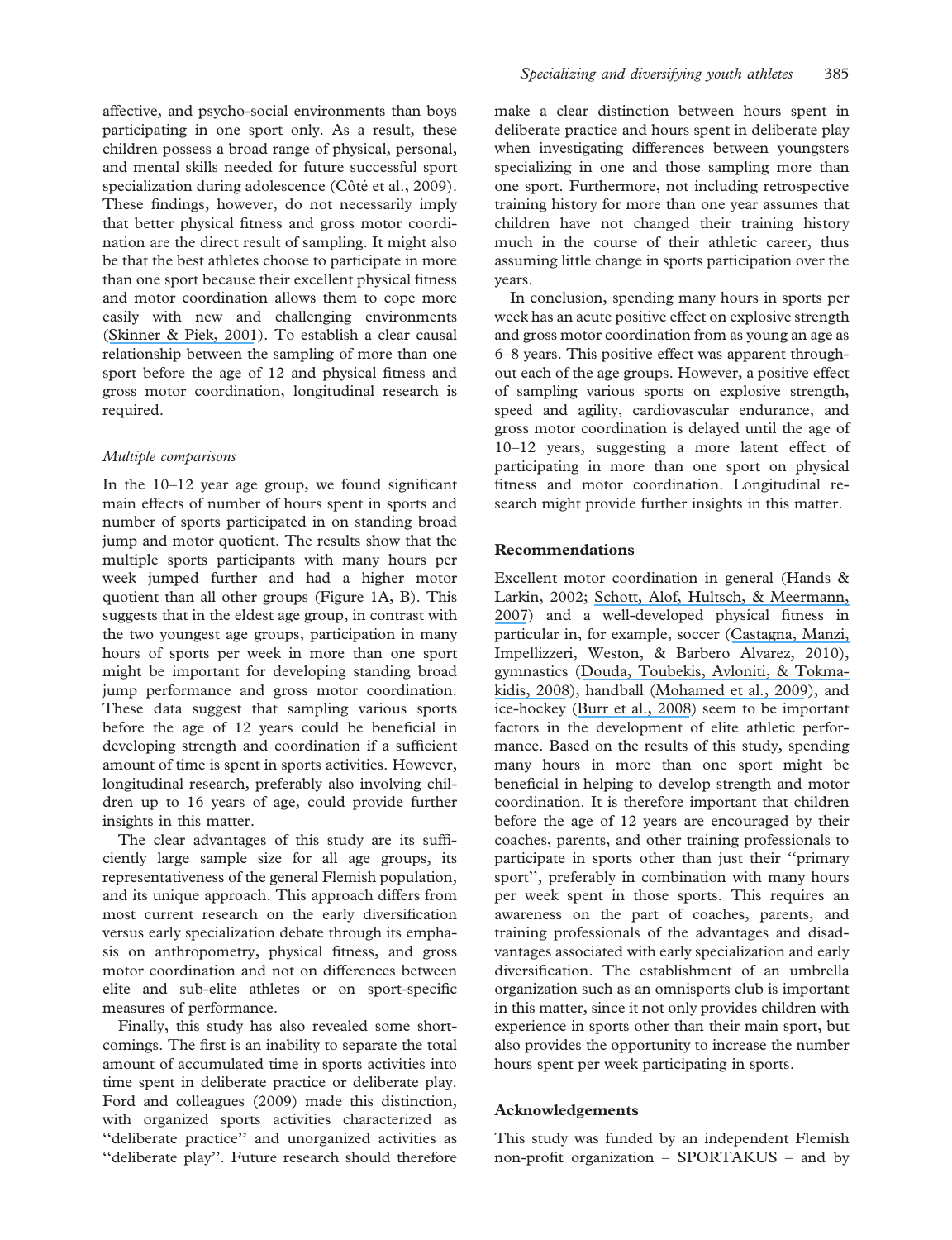the Flemish Government through the Flemish Sports Compass. The authors would like to thank Stijn Matthys and Dieter Deprez for their contribution to this article.

#### References

- [American Academy of Pediatrics \(AAP\) \(2000\). Intensive training](https://www.researchgate.net/publication/289814298_Intensive_training_and_sports_specialization_in_young_athletes?el=1_x_8&enrichId=rgreq-46168bb9feb5e2847d20cf23dd8906c6-XXX&enrichSource=Y292ZXJQYWdlOzUxOTgwNzc3O0FTOjMzMDYwODkxMjk0NTE1MkAxNDU1ODM0NzE1MzM2) [and sports specialization in young athletes.](https://www.researchgate.net/publication/289814298_Intensive_training_and_sports_specialization_in_young_athletes?el=1_x_8&enrichId=rgreq-46168bb9feb5e2847d20cf23dd8906c6-XXX&enrichSource=Y292ZXJQYWdlOzUxOTgwNzc3O0FTOjMzMDYwODkxMjk0NTE1MkAxNDU1ODM0NzE1MzM2) Pediatrics, 106, 154– [157.](https://www.researchgate.net/publication/289814298_Intensive_training_and_sports_specialization_in_young_athletes?el=1_x_8&enrichId=rgreq-46168bb9feb5e2847d20cf23dd8906c6-XXX&enrichSource=Y292ZXJQYWdlOzUxOTgwNzc3O0FTOjMzMDYwODkxMjk0NTE1MkAxNDU1ODM0NzE1MzM2)
- Baker, J., Côté, J., & Abernethy, B. (2003). Sport-specific practice [and the development of expert decision-making in team ball](https://www.researchgate.net/publication/43444553_Sport-Specific_Practice_and_the_Development_of_Expert_Decision-Making_in_Team_Ball_Sports?el=1_x_8&enrichId=rgreq-46168bb9feb5e2847d20cf23dd8906c6-XXX&enrichSource=Y292ZXJQYWdlOzUxOTgwNzc3O0FTOjMzMDYwODkxMjk0NTE1MkAxNDU1ODM0NzE1MzM2) sports. [Journal of Applied Sport Psychology, 15](https://www.researchgate.net/publication/43444553_Sport-Specific_Practice_and_the_Development_of_Expert_Decision-Making_in_Team_Ball_Sports?el=1_x_8&enrichId=rgreq-46168bb9feb5e2847d20cf23dd8906c6-XXX&enrichSource=Y292ZXJQYWdlOzUxOTgwNzc3O0FTOjMzMDYwODkxMjk0NTE1MkAxNDU1ODM0NzE1MzM2), 12-25.
- Baker, J., Côté, J., & Deakin, J. (2005). Expertise in ultra[endurance triathletes: Early sport involvement, training struc](https://www.researchgate.net/publication/43501252_Expertise_in_Ultra-Endurance_Triathletes_Early_Sport_Involvement_Training_Structure_and_the_Theory_of_Deliberate_Practice?el=1_x_8&enrichId=rgreq-46168bb9feb5e2847d20cf23dd8906c6-XXX&enrichSource=Y292ZXJQYWdlOzUxOTgwNzc3O0FTOjMzMDYwODkxMjk0NTE1MkAxNDU1ODM0NzE1MzM2)[ture, and the theory of deliberate practice.](https://www.researchgate.net/publication/43501252_Expertise_in_Ultra-Endurance_Triathletes_Early_Sport_Involvement_Training_Structure_and_the_Theory_of_Deliberate_Practice?el=1_x_8&enrichId=rgreq-46168bb9feb5e2847d20cf23dd8906c6-XXX&enrichSource=Y292ZXJQYWdlOzUxOTgwNzc3O0FTOjMzMDYwODkxMjk0NTE1MkAxNDU1ODM0NzE1MzM2) Journal of Applied [Sport Psychology, 17](https://www.researchgate.net/publication/43501252_Expertise_in_Ultra-Endurance_Triathletes_Early_Sport_Involvement_Training_Structure_and_the_Theory_of_Deliberate_Practice?el=1_x_8&enrichId=rgreq-46168bb9feb5e2847d20cf23dd8906c6-XXX&enrichSource=Y292ZXJQYWdlOzUxOTgwNzc3O0FTOjMzMDYwODkxMjk0NTE1MkAxNDU1ODM0NzE1MzM2), 64-78.
- Bompa, T., & Haff, G. (2009). Periodization: Theory and methodology of training (5th edn.). Champaign, IL: Human Kinetics.
- [Bruininks, R. H., & Bruininks, B. D. \(2005\).](https://www.researchgate.net/publication/248623312_Bruininks_-_Oseretsky_Test_of_Motor_Proficiency?el=1_x_8&enrichId=rgreq-46168bb9feb5e2847d20cf23dd8906c6-XXX&enrichSource=Y292ZXJQYWdlOzUxOTgwNzc3O0FTOjMzMDYwODkxMjk0NTE1MkAxNDU1ODM0NzE1MzM2) Bruininks-Oseretsky Test of Motor Proficiency [\(2nd edn.\) \(BOT-2\). Minneapolis,](https://www.researchgate.net/publication/248623312_Bruininks_-_Oseretsky_Test_of_Motor_Proficiency?el=1_x_8&enrichId=rgreq-46168bb9feb5e2847d20cf23dd8906c6-XXX&enrichSource=Y292ZXJQYWdlOzUxOTgwNzc3O0FTOjMzMDYwODkxMjk0NTE1MkAxNDU1ODM0NzE1MzM2) [MN: Pearson Assessment.](https://www.researchgate.net/publication/248623312_Bruininks_-_Oseretsky_Test_of_Motor_Proficiency?el=1_x_8&enrichId=rgreq-46168bb9feb5e2847d20cf23dd8906c6-XXX&enrichSource=Y292ZXJQYWdlOzUxOTgwNzc3O0FTOjMzMDYwODkxMjk0NTE1MkAxNDU1ODM0NzE1MzM2)
- [Burr, J. F., Jamnik, R. K., Baker, J., Macpherson, A., Gledhill, N.,](https://www.researchgate.net/publication/23181495_Relationship_of_Physical_Fitness_Test_Results_and_Hockey_Playing_Potential_in_Elite-Level_Ice_Hockey_Players?el=1_x_8&enrichId=rgreq-46168bb9feb5e2847d20cf23dd8906c6-XXX&enrichSource=Y292ZXJQYWdlOzUxOTgwNzc3O0FTOjMzMDYwODkxMjk0NTE1MkAxNDU1ODM0NzE1MzM2) [& McGuire, E. J. \(2008\). Relationship of physical fitness test](https://www.researchgate.net/publication/23181495_Relationship_of_Physical_Fitness_Test_Results_and_Hockey_Playing_Potential_in_Elite-Level_Ice_Hockey_Players?el=1_x_8&enrichId=rgreq-46168bb9feb5e2847d20cf23dd8906c6-XXX&enrichSource=Y292ZXJQYWdlOzUxOTgwNzc3O0FTOjMzMDYwODkxMjk0NTE1MkAxNDU1ODM0NzE1MzM2) [results and hockey playing potential in elite-level ice hockey](https://www.researchgate.net/publication/23181495_Relationship_of_Physical_Fitness_Test_Results_and_Hockey_Playing_Potential_in_Elite-Level_Ice_Hockey_Players?el=1_x_8&enrichId=rgreq-46168bb9feb5e2847d20cf23dd8906c6-XXX&enrichSource=Y292ZXJQYWdlOzUxOTgwNzc3O0FTOjMzMDYwODkxMjk0NTE1MkAxNDU1ODM0NzE1MzM2) players. [Journal of Strength and Conditioning Research, 22](https://www.researchgate.net/publication/23181495_Relationship_of_Physical_Fitness_Test_Results_and_Hockey_Playing_Potential_in_Elite-Level_Ice_Hockey_Players?el=1_x_8&enrichId=rgreq-46168bb9feb5e2847d20cf23dd8906c6-XXX&enrichSource=Y292ZXJQYWdlOzUxOTgwNzc3O0FTOjMzMDYwODkxMjk0NTE1MkAxNDU1ODM0NzE1MzM2), 1535– [1543.](https://www.researchgate.net/publication/23181495_Relationship_of_Physical_Fitness_Test_Results_and_Hockey_Playing_Potential_in_Elite-Level_Ice_Hockey_Players?el=1_x_8&enrichId=rgreq-46168bb9feb5e2847d20cf23dd8906c6-XXX&enrichSource=Y292ZXJQYWdlOzUxOTgwNzc3O0FTOjMzMDYwODkxMjk0NTE1MkAxNDU1ODM0NzE1MzM2)
- [Castagna, C., Manzi, V., Impellizzeri, F., Weston, M., &](https://www.researchgate.net/publication/47742913_Relationship_Between_Endurance_Field_Tests_and_Match_Performance_in_Young_Soccer_Players?el=1_x_8&enrichId=rgreq-46168bb9feb5e2847d20cf23dd8906c6-XXX&enrichSource=Y292ZXJQYWdlOzUxOTgwNzc3O0FTOjMzMDYwODkxMjk0NTE1MkAxNDU1ODM0NzE1MzM2) [Barbero Alvarez, J. C. \(2010\). Relationship between endurance](https://www.researchgate.net/publication/47742913_Relationship_Between_Endurance_Field_Tests_and_Match_Performance_in_Young_Soccer_Players?el=1_x_8&enrichId=rgreq-46168bb9feb5e2847d20cf23dd8906c6-XXX&enrichSource=Y292ZXJQYWdlOzUxOTgwNzc3O0FTOjMzMDYwODkxMjk0NTE1MkAxNDU1ODM0NzE1MzM2) [field tests and match performance in young soccer players.](https://www.researchgate.net/publication/47742913_Relationship_Between_Endurance_Field_Tests_and_Match_Performance_in_Young_Soccer_Players?el=1_x_8&enrichId=rgreq-46168bb9feb5e2847d20cf23dd8906c6-XXX&enrichSource=Y292ZXJQYWdlOzUxOTgwNzc3O0FTOjMzMDYwODkxMjk0NTE1MkAxNDU1ODM0NzE1MzM2) [Journal of Strength and Conditioning Research, 24](https://www.researchgate.net/publication/47742913_Relationship_Between_Endurance_Field_Tests_and_Match_Performance_in_Young_Soccer_Players?el=1_x_8&enrichId=rgreq-46168bb9feb5e2847d20cf23dd8906c6-XXX&enrichSource=Y292ZXJQYWdlOzUxOTgwNzc3O0FTOjMzMDYwODkxMjk0NTE1MkAxNDU1ODM0NzE1MzM2), 3227–3233.
- Côté, J. (1999). The influence of the family in the development of talent in sport. [Sport Psychologist, 13](https://www.researchgate.net/publication/232566000_The_Influence_of_the_Family_in_the_Development_of_Talent_in_Sport?el=1_x_8&enrichId=rgreq-46168bb9feb5e2847d20cf23dd8906c6-XXX&enrichSource=Y292ZXJQYWdlOzUxOTgwNzc3O0FTOjMzMDYwODkxMjk0NTE1MkAxNDU1ODM0NzE1MzM2), 395-417.
- Côté, J., Baker, J., & Abernethy, B. (2003). From play to practice: A [developmental framework for the acquisition of expertise in team](https://www.researchgate.net/publication/37627422_From_play_to_practice_A_developmental_framework_for_the_acquisition_of_expertise_in_team_sport?el=1_x_8&enrichId=rgreq-46168bb9feb5e2847d20cf23dd8906c6-XXX&enrichSource=Y292ZXJQYWdlOzUxOTgwNzc3O0FTOjMzMDYwODkxMjk0NTE1MkAxNDU1ODM0NzE1MzM2) sports. [Champaign, IL: Human Kinetics.](https://www.researchgate.net/publication/37627422_From_play_to_practice_A_developmental_framework_for_the_acquisition_of_expertise_in_team_sport?el=1_x_8&enrichId=rgreq-46168bb9feb5e2847d20cf23dd8906c6-XXX&enrichSource=Y292ZXJQYWdlOzUxOTgwNzc3O0FTOjMzMDYwODkxMjk0NTE1MkAxNDU1ODM0NzE1MzM2)
- Côté, J., Baker, J., & Abernethy, B. (2007). Practice and play in the [development of sport expertise.](https://www.researchgate.net/publication/292332695_From_play_to_practice_A_developmental_framework_for_the_acquisition_of_expertise_in_team_sports_Expert_Performance_in_Sports_Advances_in_research_of_sport_expertise?el=1_x_8&enrichId=rgreq-46168bb9feb5e2847d20cf23dd8906c6-XXX&enrichSource=Y292ZXJQYWdlOzUxOTgwNzc3O0FTOjMzMDYwODkxMjk0NTE1MkAxNDU1ODM0NzE1MzM2) New York: Wiley.
- Côté, J., & Fraser-Thomas, J. (2007). The health and developmental benefits of youth sport participation. Toronto: Pearson.
- Côté, J., Lidor, R., & Hackfort. (2009). Seven postulates about [youth sport activities that lead to continued participation and](https://www.researchgate.net/publication/237581301_ISSP_position_stand_To_sample_or_to_specialize_Seven_postulates_about_youth_sport_activities_that_lead_to_continued_participation_and_elite_performance?el=1_x_8&enrichId=rgreq-46168bb9feb5e2847d20cf23dd8906c6-XXX&enrichSource=Y292ZXJQYWdlOzUxOTgwNzc3O0FTOjMzMDYwODkxMjk0NTE1MkAxNDU1ODM0NzE1MzM2) elite performance. [International Journal of Sport and Exercise](https://www.researchgate.net/publication/237581301_ISSP_position_stand_To_sample_or_to_specialize_Seven_postulates_about_youth_sport_activities_that_lead_to_continued_participation_and_elite_performance?el=1_x_8&enrichId=rgreq-46168bb9feb5e2847d20cf23dd8906c6-XXX&enrichSource=Y292ZXJQYWdlOzUxOTgwNzc3O0FTOjMzMDYwODkxMjk0NTE1MkAxNDU1ODM0NzE1MzM2) [Psychology, 9](https://www.researchgate.net/publication/237581301_ISSP_position_stand_To_sample_or_to_specialize_Seven_postulates_about_youth_sport_activities_that_lead_to_continued_participation_and_elite_performance?el=1_x_8&enrichId=rgreq-46168bb9feb5e2847d20cf23dd8906c6-XXX&enrichSource=Y292ZXJQYWdlOzUxOTgwNzc3O0FTOjMzMDYwODkxMjk0NTE1MkAxNDU1ODM0NzE1MzM2), 7–17.
- [Douda, H. T., Toubekis, A. G., Avloniti, A. A., & Tokmakidis, S.](https://www.researchgate.net/publication/23980425_Physiological_and_Anthropometric_Determinants_of_Rhythmic_Gymnastics_Performance?el=1_x_8&enrichId=rgreq-46168bb9feb5e2847d20cf23dd8906c6-XXX&enrichSource=Y292ZXJQYWdlOzUxOTgwNzc3O0FTOjMzMDYwODkxMjk0NTE1MkAxNDU1ODM0NzE1MzM2) [P. \(2008\). Physiological and anthropometric determinants of](https://www.researchgate.net/publication/23980425_Physiological_and_Anthropometric_Determinants_of_Rhythmic_Gymnastics_Performance?el=1_x_8&enrichId=rgreq-46168bb9feb5e2847d20cf23dd8906c6-XXX&enrichSource=Y292ZXJQYWdlOzUxOTgwNzc3O0FTOjMzMDYwODkxMjk0NTE1MkAxNDU1ODM0NzE1MzM2) [rhythmic gymnastics performance.](https://www.researchgate.net/publication/23980425_Physiological_and_Anthropometric_Determinants_of_Rhythmic_Gymnastics_Performance?el=1_x_8&enrichId=rgreq-46168bb9feb5e2847d20cf23dd8906c6-XXX&enrichSource=Y292ZXJQYWdlOzUxOTgwNzc3O0FTOjMzMDYwODkxMjk0NTE1MkAxNDU1ODM0NzE1MzM2) International Journal of Sports [Physiology and Performance, 3](https://www.researchgate.net/publication/23980425_Physiological_and_Anthropometric_Determinants_of_Rhythmic_Gymnastics_Performance?el=1_x_8&enrichId=rgreq-46168bb9feb5e2847d20cf23dd8906c6-XXX&enrichSource=Y292ZXJQYWdlOzUxOTgwNzc3O0FTOjMzMDYwODkxMjk0NTE1MkAxNDU1ODM0NzE1MzM2), 41–54.
- [Ericsson, K. A., Krampe, R. T., & Teschromer, C. \(1993\). The](https://www.researchgate.net/publication/289963485_The_role_of_deliberate_practice_in_the_acquistion_of_expert_performance?el=1_x_8&enrichId=rgreq-46168bb9feb5e2847d20cf23dd8906c6-XXX&enrichSource=Y292ZXJQYWdlOzUxOTgwNzc3O0FTOjMzMDYwODkxMjk0NTE1MkAxNDU1ODM0NzE1MzM2) [role of deliberate practice in the acquisition of expert](https://www.researchgate.net/publication/289963485_The_role_of_deliberate_practice_in_the_acquistion_of_expert_performance?el=1_x_8&enrichId=rgreq-46168bb9feb5e2847d20cf23dd8906c6-XXX&enrichSource=Y292ZXJQYWdlOzUxOTgwNzc3O0FTOjMzMDYwODkxMjk0NTE1MkAxNDU1ODM0NzE1MzM2) performance. [Psychological Review, 100](https://www.researchgate.net/publication/289963485_The_role_of_deliberate_practice_in_the_acquistion_of_expert_performance?el=1_x_8&enrichId=rgreq-46168bb9feb5e2847d20cf23dd8906c6-XXX&enrichSource=Y292ZXJQYWdlOzUxOTgwNzc3O0FTOjMzMDYwODkxMjk0NTE1MkAxNDU1ODM0NzE1MzM2), 363–406.
- EUROFIT (1988). EUROFIT: Handbook for the European Test of Physical Fitness. Rome: Council of European Committee for Development of Sport.
- [Ford, P., Ward, P., Hodges, N., & Williams, A. \(2009\). The role](https://www.researchgate.net/publication/248977688_The_role_of_deliberate_practice_and_play_in_career_progression_in_sport_The_early_engagement_hypothesis?el=1_x_8&enrichId=rgreq-46168bb9feb5e2847d20cf23dd8906c6-XXX&enrichSource=Y292ZXJQYWdlOzUxOTgwNzc3O0FTOjMzMDYwODkxMjk0NTE1MkAxNDU1ODM0NzE1MzM2) [of deliberate practice and play in career progression in sport:](https://www.researchgate.net/publication/248977688_The_role_of_deliberate_practice_and_play_in_career_progression_in_sport_The_early_engagement_hypothesis?el=1_x_8&enrichId=rgreq-46168bb9feb5e2847d20cf23dd8906c6-XXX&enrichSource=Y292ZXJQYWdlOzUxOTgwNzc3O0FTOjMzMDYwODkxMjk0NTE1MkAxNDU1ODM0NzE1MzM2) [The early engagement hypothesis.](https://www.researchgate.net/publication/248977688_The_role_of_deliberate_practice_and_play_in_career_progression_in_sport_The_early_engagement_hypothesis?el=1_x_8&enrichId=rgreq-46168bb9feb5e2847d20cf23dd8906c6-XXX&enrichSource=Y292ZXJQYWdlOzUxOTgwNzc3O0FTOjMzMDYwODkxMjk0NTE1MkAxNDU1ODM0NzE1MzM2) High Ability Studies, 20 (1), [65–75.](https://www.researchgate.net/publication/248977688_The_role_of_deliberate_practice_and_play_in_career_progression_in_sport_The_early_engagement_hypothesis?el=1_x_8&enrichId=rgreq-46168bb9feb5e2847d20cf23dd8906c6-XXX&enrichSource=Y292ZXJQYWdlOzUxOTgwNzc3O0FTOjMzMDYwODkxMjk0NTE1MkAxNDU1ODM0NzE1MzM2)
- Fraser-Thomas, J., Côté, J., & Deakin, J. (2008). Examining [adolescent sport dropout and prolonged engagement from a](https://www.researchgate.net/publication/247515584_Examining_Adolescent_Sport_Dropout_and_Prolonged_Engagement_from_a_Developmental_Perspective?el=1_x_8&enrichId=rgreq-46168bb9feb5e2847d20cf23dd8906c6-XXX&enrichSource=Y292ZXJQYWdlOzUxOTgwNzc3O0FTOjMzMDYwODkxMjk0NTE1MkAxNDU1ODM0NzE1MzM2) developmental perspective. [Journal of Applied Sport Psychology,](https://www.researchgate.net/publication/247515584_Examining_Adolescent_Sport_Dropout_and_Prolonged_Engagement_from_a_Developmental_Perspective?el=1_x_8&enrichId=rgreq-46168bb9feb5e2847d20cf23dd8906c6-XXX&enrichSource=Y292ZXJQYWdlOzUxOTgwNzc3O0FTOjMzMDYwODkxMjk0NTE1MkAxNDU1ODM0NzE1MzM2) 20[, 318–333.](https://www.researchgate.net/publication/247515584_Examining_Adolescent_Sport_Dropout_and_Prolonged_Engagement_from_a_Developmental_Perspective?el=1_x_8&enrichId=rgreq-46168bb9feb5e2847d20cf23dd8906c6-XXX&enrichSource=Y292ZXJQYWdlOzUxOTgwNzc3O0FTOjMzMDYwODkxMjk0NTE1MkAxNDU1ODM0NzE1MzM2)
- [Gould, D., Tuffey, S., Udry, E., & Loehr, J. \(1996\). Burnout in](https://www.researchgate.net/publication/232504809_Burnout_in_Competitive_Junior_Tennis_Players_II_Qualitative_Analysis?el=1_x_8&enrichId=rgreq-46168bb9feb5e2847d20cf23dd8906c6-XXX&enrichSource=Y292ZXJQYWdlOzUxOTgwNzc3O0FTOjMzMDYwODkxMjk0NTE1MkAxNDU1ODM0NzE1MzM2) [competitive junior tennis players: Qualitative analysis.](https://www.researchgate.net/publication/232504809_Burnout_in_Competitive_Junior_Tennis_Players_II_Qualitative_Analysis?el=1_x_8&enrichId=rgreq-46168bb9feb5e2847d20cf23dd8906c6-XXX&enrichSource=Y292ZXJQYWdlOzUxOTgwNzc3O0FTOjMzMDYwODkxMjk0NTE1MkAxNDU1ODM0NzE1MzM2) Sport [Psychologist, 10](https://www.researchgate.net/publication/232504809_Burnout_in_Competitive_Junior_Tennis_Players_II_Qualitative_Analysis?el=1_x_8&enrichId=rgreq-46168bb9feb5e2847d20cf23dd8906c6-XXX&enrichSource=Y292ZXJQYWdlOzUxOTgwNzc3O0FTOjMzMDYwODkxMjk0NTE1MkAxNDU1ODM0NzE1MzM2), 341–366.
- Hands, B., & Larkin, D. (2002). Physical fitness and developmental coordination disorder. In S. A. Cermak & D. Larkin (Eds.), Developmental coordination disorder (pp. 172-184). Albany, NY: Thomson Learning.
- [Hecimovich, M. \(2004\). Sport specialization in youth: A literature](https://www.researchgate.net/publication/262877785_Sport_Specialization_in_Youth_A_Literature_Review?el=1_x_8&enrichId=rgreq-46168bb9feb5e2847d20cf23dd8906c6-XXX&enrichSource=Y292ZXJQYWdlOzUxOTgwNzc3O0FTOjMzMDYwODkxMjk0NTE1MkAxNDU1ODM0NzE1MzM2) review. [Journal of the American Chiropractic Association, 41](https://www.researchgate.net/publication/262877785_Sport_Specialization_in_Youth_A_Literature_Review?el=1_x_8&enrichId=rgreq-46168bb9feb5e2847d20cf23dd8906c6-XXX&enrichSource=Y292ZXJQYWdlOzUxOTgwNzc3O0FTOjMzMDYwODkxMjk0NTE1MkAxNDU1ODM0NzE1MzM2), [32–41.](https://www.researchgate.net/publication/262877785_Sport_Specialization_in_Youth_A_Literature_Review?el=1_x_8&enrichId=rgreq-46168bb9feb5e2847d20cf23dd8906c6-XXX&enrichSource=Y292ZXJQYWdlOzUxOTgwNzc3O0FTOjMzMDYwODkxMjk0NTE1MkAxNDU1ODM0NzE1MzM2)
- [Helsen, W. F., Starkes, J. L., & Hodges, N. J. \(1998\). Team sports](https://www.researchgate.net/publication/232493519_Team_Sports_and_the_Theory_of_Deliberate_Practice?el=1_x_8&enrichId=rgreq-46168bb9feb5e2847d20cf23dd8906c6-XXX&enrichSource=Y292ZXJQYWdlOzUxOTgwNzc3O0FTOjMzMDYwODkxMjk0NTE1MkAxNDU1ODM0NzE1MzM2) [and the theory of deliberate practice.](https://www.researchgate.net/publication/232493519_Team_Sports_and_the_Theory_of_Deliberate_Practice?el=1_x_8&enrichId=rgreq-46168bb9feb5e2847d20cf23dd8906c6-XXX&enrichSource=Y292ZXJQYWdlOzUxOTgwNzc3O0FTOjMzMDYwODkxMjk0NTE1MkAxNDU1ODM0NzE1MzM2) Journal of Sport and [Exercise Psychology, 20](https://www.researchgate.net/publication/232493519_Team_Sports_and_the_Theory_of_Deliberate_Practice?el=1_x_8&enrichId=rgreq-46168bb9feb5e2847d20cf23dd8906c6-XXX&enrichSource=Y292ZXJQYWdlOzUxOTgwNzc3O0FTOjMzMDYwODkxMjk0NTE1MkAxNDU1ODM0NzE1MzM2), 12–34.
- Kiphard, E., & Schilling, F. (1974). KörperkoordinationsTest für Kinder. Weinheim: Beltz Test GmbH.
- Law, M., Côté, J., & Ericsson, K. A. (2007). The development of expertise in rhythmic gymnastics. International Journal of Sport and Exercise Psychology, 5, 82–103.
- [Malina, R. M. \(2010\). Early sport specialization: Roots, effective](https://www.researchgate.net/publication/47742812_Early_Sport_Specialization_Roots_Effectiveness_Risks?el=1_x_8&enrichId=rgreq-46168bb9feb5e2847d20cf23dd8906c6-XXX&enrichSource=Y292ZXJQYWdlOzUxOTgwNzc3O0FTOjMzMDYwODkxMjk0NTE1MkAxNDU1ODM0NzE1MzM2)ness, risks. [Current Sports Medicine Reports, 9](https://www.researchgate.net/publication/47742812_Early_Sport_Specialization_Roots_Effectiveness_Risks?el=1_x_8&enrichId=rgreq-46168bb9feb5e2847d20cf23dd8906c6-XXX&enrichSource=Y292ZXJQYWdlOzUxOTgwNzc3O0FTOjMzMDYwODkxMjk0NTE1MkAxNDU1ODM0NzE1MzM2), 364–371.
- [Mohamed, H., Vaeyens, R., Matthys, S., Multael, M., Lefevre, J.,](https://www.researchgate.net/publication/23801514_Anthropometric_and_performance_measures_for_the_development_of_a_talent_detection_and_identification_model_in_youth_handball?el=1_x_8&enrichId=rgreq-46168bb9feb5e2847d20cf23dd8906c6-XXX&enrichSource=Y292ZXJQYWdlOzUxOTgwNzc3O0FTOjMzMDYwODkxMjk0NTE1MkAxNDU1ODM0NzE1MzM2) [Lenoir, M. et al. \(2009\). Anthropometric and performance](https://www.researchgate.net/publication/23801514_Anthropometric_and_performance_measures_for_the_development_of_a_talent_detection_and_identification_model_in_youth_handball?el=1_x_8&enrichId=rgreq-46168bb9feb5e2847d20cf23dd8906c6-XXX&enrichSource=Y292ZXJQYWdlOzUxOTgwNzc3O0FTOjMzMDYwODkxMjk0NTE1MkAxNDU1ODM0NzE1MzM2) [measures for the development of a talent detection and](https://www.researchgate.net/publication/23801514_Anthropometric_and_performance_measures_for_the_development_of_a_talent_detection_and_identification_model_in_youth_handball?el=1_x_8&enrichId=rgreq-46168bb9feb5e2847d20cf23dd8906c6-XXX&enrichSource=Y292ZXJQYWdlOzUxOTgwNzc3O0FTOjMzMDYwODkxMjk0NTE1MkAxNDU1ODM0NzE1MzM2) [identification model in youth handball.](https://www.researchgate.net/publication/23801514_Anthropometric_and_performance_measures_for_the_development_of_a_talent_detection_and_identification_model_in_youth_handball?el=1_x_8&enrichId=rgreq-46168bb9feb5e2847d20cf23dd8906c6-XXX&enrichSource=Y292ZXJQYWdlOzUxOTgwNzc3O0FTOjMzMDYwODkxMjk0NTE1MkAxNDU1ODM0NzE1MzM2) *Journal of Sports Sciences*, 27[, 257–266.](https://www.researchgate.net/publication/23801514_Anthropometric_and_performance_measures_for_the_development_of_a_talent_detection_and_identification_model_in_youth_handball?el=1_x_8&enrichId=rgreq-46168bb9feb5e2847d20cf23dd8906c6-XXX&enrichSource=Y292ZXJQYWdlOzUxOTgwNzc3O0FTOjMzMDYwODkxMjk0NTE1MkAxNDU1ODM0NzE1MzM2)
- Newell, A., & Rosenbloom, P. S. (1981). Mechanisms of skill acquisi[tion and the law of practice. In J. A. Anderson \(Ed.\),](https://www.researchgate.net/publication/243783833_Mechanisms_of_skill_acquisition_and_the_law_of_practice?el=1_x_8&enrichId=rgreq-46168bb9feb5e2847d20cf23dd8906c6-XXX&enrichSource=Y292ZXJQYWdlOzUxOTgwNzc3O0FTOjMzMDYwODkxMjk0NTE1MkAxNDU1ODM0NzE1MzM2) Cognitive skills and their acquisition (pp. 1-55). Hillsdale, NJ: Erlbaum.
- [Patel, D. R., Pratt, H. D., & Greydanus, D. E. \(2002\). Pediatric](https://www.researchgate.net/publication/11258741_Pediatric_neurodevelopment_and_sports_participation_When_are_children_ready_to_play_sports?el=1_x_8&enrichId=rgreq-46168bb9feb5e2847d20cf23dd8906c6-XXX&enrichSource=Y292ZXJQYWdlOzUxOTgwNzc3O0FTOjMzMDYwODkxMjk0NTE1MkAxNDU1ODM0NzE1MzM2) [neurodevelopment and sports participation – when are children](https://www.researchgate.net/publication/11258741_Pediatric_neurodevelopment_and_sports_participation_When_are_children_ready_to_play_sports?el=1_x_8&enrichId=rgreq-46168bb9feb5e2847d20cf23dd8906c6-XXX&enrichSource=Y292ZXJQYWdlOzUxOTgwNzc3O0FTOjMzMDYwODkxMjk0NTE1MkAxNDU1ODM0NzE1MzM2) ready to play sports? [Pediatric Clinics of North America, 49](https://www.researchgate.net/publication/11258741_Pediatric_neurodevelopment_and_sports_participation_When_are_children_ready_to_play_sports?el=1_x_8&enrichId=rgreq-46168bb9feb5e2847d20cf23dd8906c6-XXX&enrichSource=Y292ZXJQYWdlOzUxOTgwNzc3O0FTOjMzMDYwODkxMjk0NTE1MkAxNDU1ODM0NzE1MzM2), [505–531.](https://www.researchgate.net/publication/11258741_Pediatric_neurodevelopment_and_sports_participation_When_are_children_ready_to_play_sports?el=1_x_8&enrichId=rgreq-46168bb9feb5e2847d20cf23dd8906c6-XXX&enrichSource=Y292ZXJQYWdlOzUxOTgwNzc3O0FTOjMzMDYwODkxMjk0NTE1MkAxNDU1ODM0NzE1MzM2)
- [Philippaerts, R. M., Matton, L., Wijndaele, K., Balduck, A. L., De](https://www.researchgate.net/publication/7301758_Validity_of_a_Physical_Activity_Computer_Questionnaire_in_12-_to_18-year-old_Boys_and_Girls?el=1_x_8&enrichId=rgreq-46168bb9feb5e2847d20cf23dd8906c6-XXX&enrichSource=Y292ZXJQYWdlOzUxOTgwNzc3O0FTOjMzMDYwODkxMjk0NTE1MkAxNDU1ODM0NzE1MzM2) [Bourdeaudhuij, I., & Lefevre, J. \(2006\). Validity of a physical](https://www.researchgate.net/publication/7301758_Validity_of_a_Physical_Activity_Computer_Questionnaire_in_12-_to_18-year-old_Boys_and_Girls?el=1_x_8&enrichId=rgreq-46168bb9feb5e2847d20cf23dd8906c6-XXX&enrichSource=Y292ZXJQYWdlOzUxOTgwNzc3O0FTOjMzMDYwODkxMjk0NTE1MkAxNDU1ODM0NzE1MzM2) [activity computer questionnaire in 12- to 18-year-old boys and](https://www.researchgate.net/publication/7301758_Validity_of_a_Physical_Activity_Computer_Questionnaire_in_12-_to_18-year-old_Boys_and_Girls?el=1_x_8&enrichId=rgreq-46168bb9feb5e2847d20cf23dd8906c6-XXX&enrichSource=Y292ZXJQYWdlOzUxOTgwNzc3O0FTOjMzMDYwODkxMjk0NTE1MkAxNDU1ODM0NzE1MzM2) girls. [International Journal of Sports Medicine, 27](https://www.researchgate.net/publication/7301758_Validity_of_a_Physical_Activity_Computer_Questionnaire_in_12-_to_18-year-old_Boys_and_Girls?el=1_x_8&enrichId=rgreq-46168bb9feb5e2847d20cf23dd8906c6-XXX&enrichSource=Y292ZXJQYWdlOzUxOTgwNzc3O0FTOjMzMDYwODkxMjk0NTE1MkAxNDU1ODM0NzE1MzM2), 131–136.
- [Schott, N., Alof, V., Hultsch, D., & Meermann, D. \(2007\).](https://www.researchgate.net/publication/5578335_Physical_Fitness_in_Children_With_Developmental_Coordination_Disorder?el=1_x_8&enrichId=rgreq-46168bb9feb5e2847d20cf23dd8906c6-XXX&enrichSource=Y292ZXJQYWdlOzUxOTgwNzc3O0FTOjMzMDYwODkxMjk0NTE1MkAxNDU1ODM0NzE1MzM2) [Physical fitness in children with developmental coordination](https://www.researchgate.net/publication/5578335_Physical_Fitness_in_Children_With_Developmental_Coordination_Disorder?el=1_x_8&enrichId=rgreq-46168bb9feb5e2847d20cf23dd8906c6-XXX&enrichSource=Y292ZXJQYWdlOzUxOTgwNzc3O0FTOjMzMDYwODkxMjk0NTE1MkAxNDU1ODM0NzE1MzM2) disorder. [Research Quarterly for Exercise and Sport, 78](https://www.researchgate.net/publication/5578335_Physical_Fitness_in_Children_With_Developmental_Coordination_Disorder?el=1_x_8&enrichId=rgreq-46168bb9feb5e2847d20cf23dd8906c6-XXX&enrichSource=Y292ZXJQYWdlOzUxOTgwNzc3O0FTOjMzMDYwODkxMjk0NTE1MkAxNDU1ODM0NzE1MzM2), 438–450.
- [Skinner, R. A., & Piek, J. P. \(2001\). Psychosocial implications of](https://www.researchgate.net/publication/11871939_Psychosocial_implications_of_poor_motor_coordination_in_children_and_adolescents?el=1_x_8&enrichId=rgreq-46168bb9feb5e2847d20cf23dd8906c6-XXX&enrichSource=Y292ZXJQYWdlOzUxOTgwNzc3O0FTOjMzMDYwODkxMjk0NTE1MkAxNDU1ODM0NzE1MzM2) [poor motor coordination in children and adolescents.](https://www.researchgate.net/publication/11871939_Psychosocial_implications_of_poor_motor_coordination_in_children_and_adolescents?el=1_x_8&enrichId=rgreq-46168bb9feb5e2847d20cf23dd8906c6-XXX&enrichSource=Y292ZXJQYWdlOzUxOTgwNzc3O0FTOjMzMDYwODkxMjk0NTE1MkAxNDU1ODM0NzE1MzM2) Human [Movement Science, 20](https://www.researchgate.net/publication/11871939_Psychosocial_implications_of_poor_motor_coordination_in_children_and_adolescents?el=1_x_8&enrichId=rgreq-46168bb9feb5e2847d20cf23dd8906c6-XXX&enrichSource=Y292ZXJQYWdlOzUxOTgwNzc3O0FTOjMzMDYwODkxMjk0NTE1MkAxNDU1ODM0NzE1MzM2), 73–94.
- Soberlak, P., & Côté, J. (2003). The developmental activities of elite ice hockey players. *Journal of Applied Sport Psychology*, 15, 41-49.
- Starkes, J. L., Deakin, J. M., Allard, F., Hodges, N. J., & Hayes, A. (1996). Deliberate practice in sports: What is it anyway? In K. A. Ericsson (Ed.), The road to excellence: The acquisition of expert performance in the arts and sciences, sports, and games (pp. 81–106). Mahwah, NJ: Erlbaum.
- [Vaeyens, R., Gullich, A., Warr, C. R., & Philippaerts, R. \(2009\).](https://www.researchgate.net/publication/26854427_Talent_Identification_and_Promotion_Programmes_of_Olympic_Athletes?el=1_x_8&enrichId=rgreq-46168bb9feb5e2847d20cf23dd8906c6-XXX&enrichSource=Y292ZXJQYWdlOzUxOTgwNzc3O0FTOjMzMDYwODkxMjk0NTE1MkAxNDU1ODM0NzE1MzM2) [Talent identification and promotion programmes of Olympic](https://www.researchgate.net/publication/26854427_Talent_Identification_and_Promotion_Programmes_of_Olympic_Athletes?el=1_x_8&enrichId=rgreq-46168bb9feb5e2847d20cf23dd8906c6-XXX&enrichSource=Y292ZXJQYWdlOzUxOTgwNzc3O0FTOjMzMDYwODkxMjk0NTE1MkAxNDU1ODM0NzE1MzM2) athletes. [Journal of Sports Sciences, 27](https://www.researchgate.net/publication/26854427_Talent_Identification_and_Promotion_Programmes_of_Olympic_Athletes?el=1_x_8&enrichId=rgreq-46168bb9feb5e2847d20cf23dd8906c6-XXX&enrichSource=Y292ZXJQYWdlOzUxOTgwNzc3O0FTOjMzMDYwODkxMjk0NTE1MkAxNDU1ODM0NzE1MzM2), 1367–1380.
- Vandorpe, B., Vandendriessche, J., Lefevre, J., Pion, J., Vaeyens, R., Matthys, S. et al. (2011). The KörperkoordinationsTest für Kinder: Norms and suitability for 6–12-year-old children in Flanders. Scandinavian Journal of Medicine and Science in Sports, 21, 378–388.
- Wall, M., & Côté, J. (2007). Developmental activities that lead to drop out and investment in sport. Physical Education and Sport Pedagogy, 12, 77–87.
- [Ward, P., Hodges, N. J., Starkes, J. L., & Williams, A. M. \(2007\).](https://www.researchgate.net/publication/240527483_The_road_to_excellence_Deliberate_practice_and_the_development_of_expertise?el=1_x_8&enrichId=rgreq-46168bb9feb5e2847d20cf23dd8906c6-XXX&enrichSource=Y292ZXJQYWdlOzUxOTgwNzc3O0FTOjMzMDYwODkxMjk0NTE1MkAxNDU1ODM0NzE1MzM2) [The road to excellence: Deliberate practice and the develop-](https://www.researchgate.net/publication/240527483_The_road_to_excellence_Deliberate_practice_and_the_development_of_expertise?el=1_x_8&enrichId=rgreq-46168bb9feb5e2847d20cf23dd8906c6-XXX&enrichSource=Y292ZXJQYWdlOzUxOTgwNzc3O0FTOjMzMDYwODkxMjk0NTE1MkAxNDU1ODM0NzE1MzM2)ment of expertise. [High Ability Studies, 18](https://www.researchgate.net/publication/240527483_The_road_to_excellence_Deliberate_practice_and_the_development_of_expertise?el=1_x_8&enrichId=rgreq-46168bb9feb5e2847d20cf23dd8906c6-XXX&enrichSource=Y292ZXJQYWdlOzUxOTgwNzc3O0FTOjMzMDYwODkxMjk0NTE1MkAxNDU1ODM0NzE1MzM2) (2), 119-153.
- [Ward, P., Hodges, N. J., Williams, A. M., & Starkes, J. L. \(2004\).](https://www.researchgate.net/publication/255653625_DELIBERATE_PRACTICE_AND_EXPERT_PERFORMANCE_DEFINING_THE_PATH_TO_EXCELLENCE?el=1_x_8&enrichId=rgreq-46168bb9feb5e2847d20cf23dd8906c6-XXX&enrichSource=Y292ZXJQYWdlOzUxOTgwNzc3O0FTOjMzMDYwODkxMjk0NTE1MkAxNDU1ODM0NzE1MzM2) [Deliberate practice and expert performance: Defining the path](https://www.researchgate.net/publication/255653625_DELIBERATE_PRACTICE_AND_EXPERT_PERFORMANCE_DEFINING_THE_PATH_TO_EXCELLENCE?el=1_x_8&enrichId=rgreq-46168bb9feb5e2847d20cf23dd8906c6-XXX&enrichSource=Y292ZXJQYWdlOzUxOTgwNzc3O0FTOjMzMDYwODkxMjk0NTE1MkAxNDU1ODM0NzE1MzM2) [to excellence. In A. M. Williams & N. J. Hodges \(Eds.\),](https://www.researchgate.net/publication/255653625_DELIBERATE_PRACTICE_AND_EXPERT_PERFORMANCE_DEFINING_THE_PATH_TO_EXCELLENCE?el=1_x_8&enrichId=rgreq-46168bb9feb5e2847d20cf23dd8906c6-XXX&enrichSource=Y292ZXJQYWdlOzUxOTgwNzc3O0FTOjMzMDYwODkxMjk0NTE1MkAxNDU1ODM0NzE1MzM2) Skill [acquisition in sport: Research, theory and practice](https://www.researchgate.net/publication/255653625_DELIBERATE_PRACTICE_AND_EXPERT_PERFORMANCE_DEFINING_THE_PATH_TO_EXCELLENCE?el=1_x_8&enrichId=rgreq-46168bb9feb5e2847d20cf23dd8906c6-XXX&enrichSource=Y292ZXJQYWdlOzUxOTgwNzc3O0FTOjMzMDYwODkxMjk0NTE1MkAxNDU1ODM0NzE1MzM2) (pp. 231–258). [London: Routledge.](https://www.researchgate.net/publication/255653625_DELIBERATE_PRACTICE_AND_EXPERT_PERFORMANCE_DEFINING_THE_PATH_TO_EXCELLENCE?el=1_x_8&enrichId=rgreq-46168bb9feb5e2847d20cf23dd8906c6-XXX&enrichSource=Y292ZXJQYWdlOzUxOTgwNzc3O0FTOjMzMDYwODkxMjk0NTE1MkAxNDU1ODM0NzE1MzM2)
- [Wiersma, L. D. \(2000\). Risks and benefits of youth sport](https://www.researchgate.net/publication/285807864_Risks_and_Benefits_of_Youth_Sport_Specialization_Perspectives_and_Recommendations?el=1_x_8&enrichId=rgreq-46168bb9feb5e2847d20cf23dd8906c6-XXX&enrichSource=Y292ZXJQYWdlOzUxOTgwNzc3O0FTOjMzMDYwODkxMjk0NTE1MkAxNDU1ODM0NzE1MzM2) [specialization: Perspectives and recommendations.](https://www.researchgate.net/publication/285807864_Risks_and_Benefits_of_Youth_Sport_Specialization_Perspectives_and_Recommendations?el=1_x_8&enrichId=rgreq-46168bb9feb5e2847d20cf23dd8906c6-XXX&enrichSource=Y292ZXJQYWdlOzUxOTgwNzc3O0FTOjMzMDYwODkxMjk0NTE1MkAxNDU1ODM0NzE1MzM2) Pediatric [Exercise Science, 12](https://www.researchgate.net/publication/285807864_Risks_and_Benefits_of_Youth_Sport_Specialization_Perspectives_and_Recommendations?el=1_x_8&enrichId=rgreq-46168bb9feb5e2847d20cf23dd8906c6-XXX&enrichSource=Y292ZXJQYWdlOzUxOTgwNzc3O0FTOjMzMDYwODkxMjk0NTE1MkAxNDU1ODM0NzE1MzM2), 13–22.